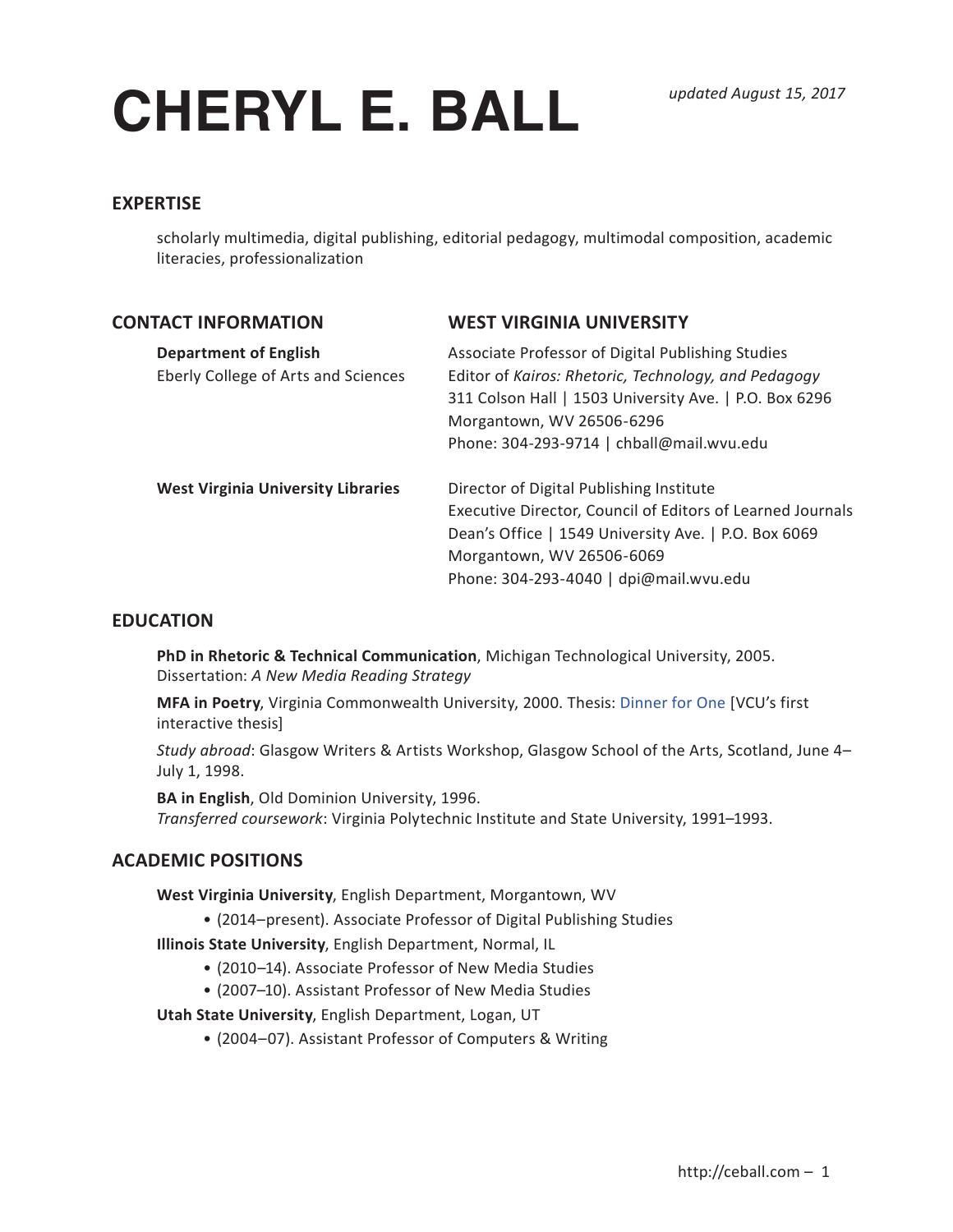# **ADMINISTRATIVE POSITIONS**

Director. (2016–present). Digital Publishing Institute. WVU Libraries, West Virginia University, Morgantown, WV.

Lab Director. (2004–06). Applied Research Multimedia Lab. English Department, Utah State University, Logan, UT.

Associate Director (under direction of Cynthia Selfe). (2001–04). Computers in Writing-Intensive Classrooms (CIWIC) Institute. Michigan Technological University, Houghton, MI.

Assistant Lab Director (under direction of Dickie Selfe). (2001–03). Center for Computer-Assisted Language Instruction (CCLI). Michigan Technological University, Houghton, MI.

Assistant Lab Director (under direction of Michael Keller). (1999–2000). English Department Computer Lab. Virginia Commonwealth University, Richmond, VA.

Writing Center Coordinator. (1999, 2000 Summers). Academic Success Program. Virginia Commonwealth University, Richmond, VA.

# **HONORS AND AWARDS**

Big XII Faculty Fellow. (2017–18). To visit Dr. Angela Eaton at Texas Tech University, Lubbock, TX.

Faculty Associate in Scholarship of Teaching and Learning. (2016–17). Teaching and Learning Commons, West Virginia University, Morgantown, WV. \$2,000 stipend.

Plexi Award for Excellence in Teaching/Mentoring. (2015–16). Oslo School of Architecture and Design, Norway.

Benedum Distinguished Scholar in the Arts & Humanities. (2015–16). West Virginia University, Morgantown, WV. \$5,000 stipend.

Fulbright Scholar. (2013–14). Oslo School of Architecture and Design, Norway.

Computers and Composition Distinguished Book Award. (2013). For *The New Work of Composing*. http://ccdigitalpress.org/nwc/

CCCC Technical and Scientific Communication Award for Best Article on Pedagogy or Curriculum in Technical or Scientific Communication. (2013). For "Assessing Scholarly Multimedia: A Rhetorical Genre Studies Approach." [See publications entry]

Technology Innovator Award. (2012). Presented by the Conference on College Composition and Communication Committee on Computers in Composition and Communication (7Cs).

Sigma Tau Delta Teaching/Mentoring Awards. (2008–12, annually). English Department, Illinois State University, Normal, IL.

Best (Re-)Design Award. (2008). For *Kairos: Rhetoric, Technology, Pedagogy* [Design Team: Karl Stolley, Douglas Eyman, Kathie Gossett]. Council of Editors of Learned Journals.

Visiting Scholar in Digital Media and Composition. (2007, May 31–June 12). English Department, Ohio State University, Columbus, OH.

with Kristin L. Arola. *Kairos* Best Webtext Finalist. (2007, May). For "A Conversation: From 'They Call Me Doctor?!' to Tenure." [See publications entry]

*Kairos*/Lore TA & Adjunct Award for Scholarship in Computers & Writing. (2003, May). Presented by *Kairos* editors at Computers & Writing conference, West Lafayette, IN.

Outstanding Thesis Award. (2000, March). Graduate Deans' Annual Meeting. Virginia Commonwealth University, Richmond, VA.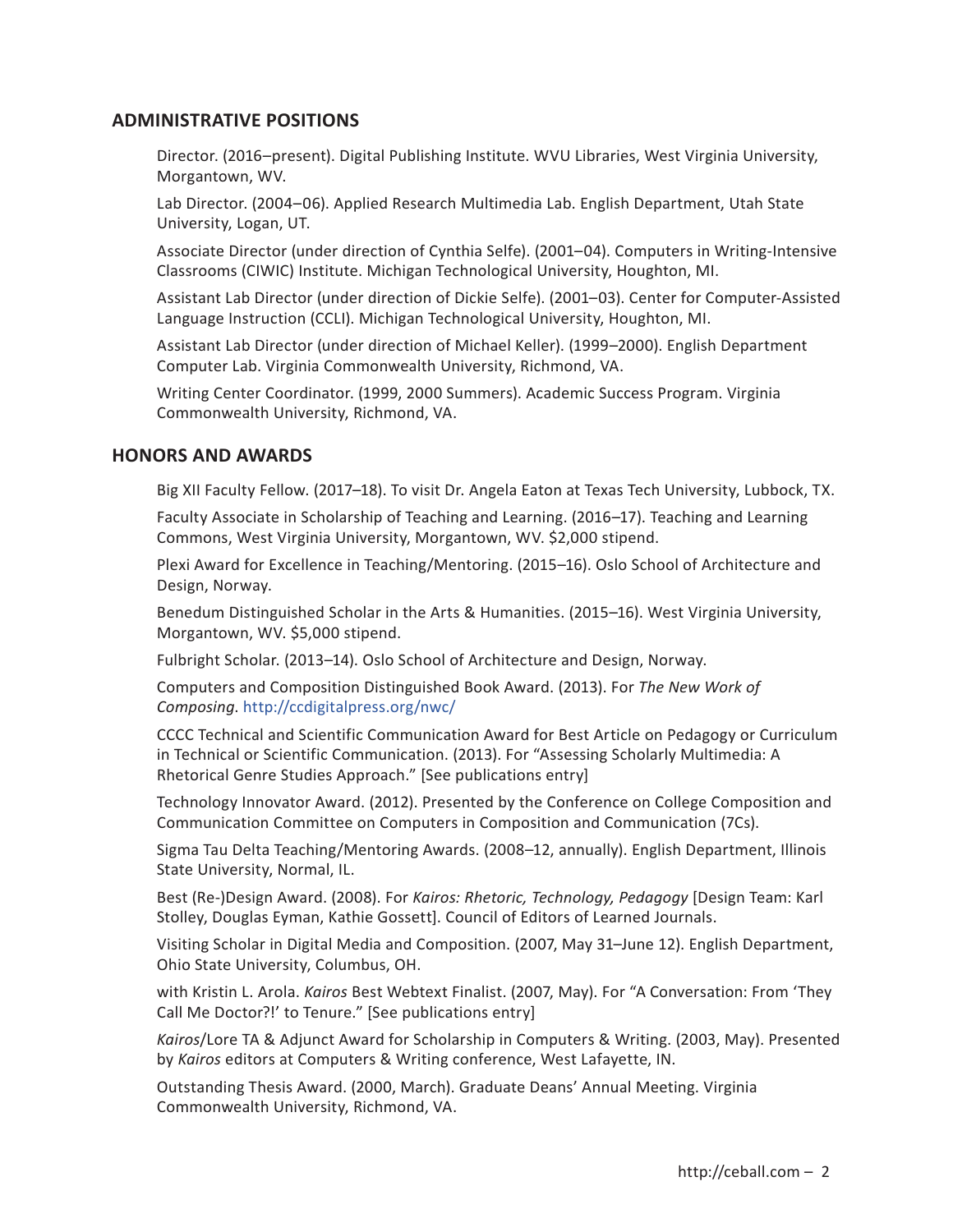# **RESEARCH**

## **editorial positions**

#writing. WAC Clearinghouse Press/Colorado State University Open Press.

- Founding Series Editor. (2012–present).
	- Books in this series: *Network Sense* (Mueller, 2017); *Cruel Auteurism* (kyburz [sic], 2017)

*Computers & Writing Conference Proceedings*. WAC Clearinghouse Press/Colorado State University Open Press. [Annual publication of open-access proceedings.]

• Founding Editor. (2016–present).

*Kairos: A Journal of Rhetoric, Technology, Pedagogy*. [Celebrated its 20th anniversary of continuous publication in 2006.]

- Editor. (2008–present).
- Co-Editor. (2006–08).
- Co-Editor, CoverWeb section. (2001–06).

*Computers and Composition*. [Premier print journal in digital writing studies.]

- Associate Editor. (2003–04).
- Assistant Editor. (2000–03).

*College Composition and Communication*. [Premier print journal in writing studies.]

• Editorial Intern. (2002).

*Passwords: A Guide to Wired Resources*. [University-wide newsletter at VCU for the Epiphany Project]

• Assistant Editor. (1998–2000).

*Various other roles for commercial and academic publications. (1994–2004). Ask for details.*

#### **books**

Ball, Cheryl E. (forthcoming/2017). *Teaching multimodal composition: A manifesto*. Practice & Pedagogy Series, WAC Clearinghouse Press/Colorado State University Open Press.

Loewe, Drew, & Ball, Cheryl E. (Eds.). (2017). *Bad ideas about writing*. WVU Libraries, Morgantown, WV: Digital Publishing Institute. [Some chapters cross-published with *Inside Higher Ed*.]

Journet, Debra; Ball, Cheryl E.; & Trauman, Ryan. (Eds.). (2012). *The new work of composing*. Computers and Composition Digital Press/Utah State University Press. http://ccdigitalpress.org/ nwc [Winner of 2013 *Computers & Composition* Distinguished Book Award]

Ball, Cheryl E., & Kalmbach, James. (Eds.). (2010). *RAW: Reading and writing new media*. Hampton Press: Cresskill, NJ.

## **textbooks**

Ball, Cheryl E.; Sheppard, Jennifer; & Arola, Kristin L. (2017). *Writer/designer: A guide to making multimodal projects,* 2nd ed. Boston, MA: Bedford/St. Martin's Press.

Arola, Kristin L.; Sheppard, Jennifer; & Ball, Cheryl E. (2014). *Writer/designer: A guide to making multimodal projects*. Boston, MA: Bedford/St. Martin's Press.

Ball, Cheryl E., & Arola, Kristin L. (2010). *Visualizing composition* (2nd ed. of *ix*). Boston, MA: Bedford/St. Martin's Press.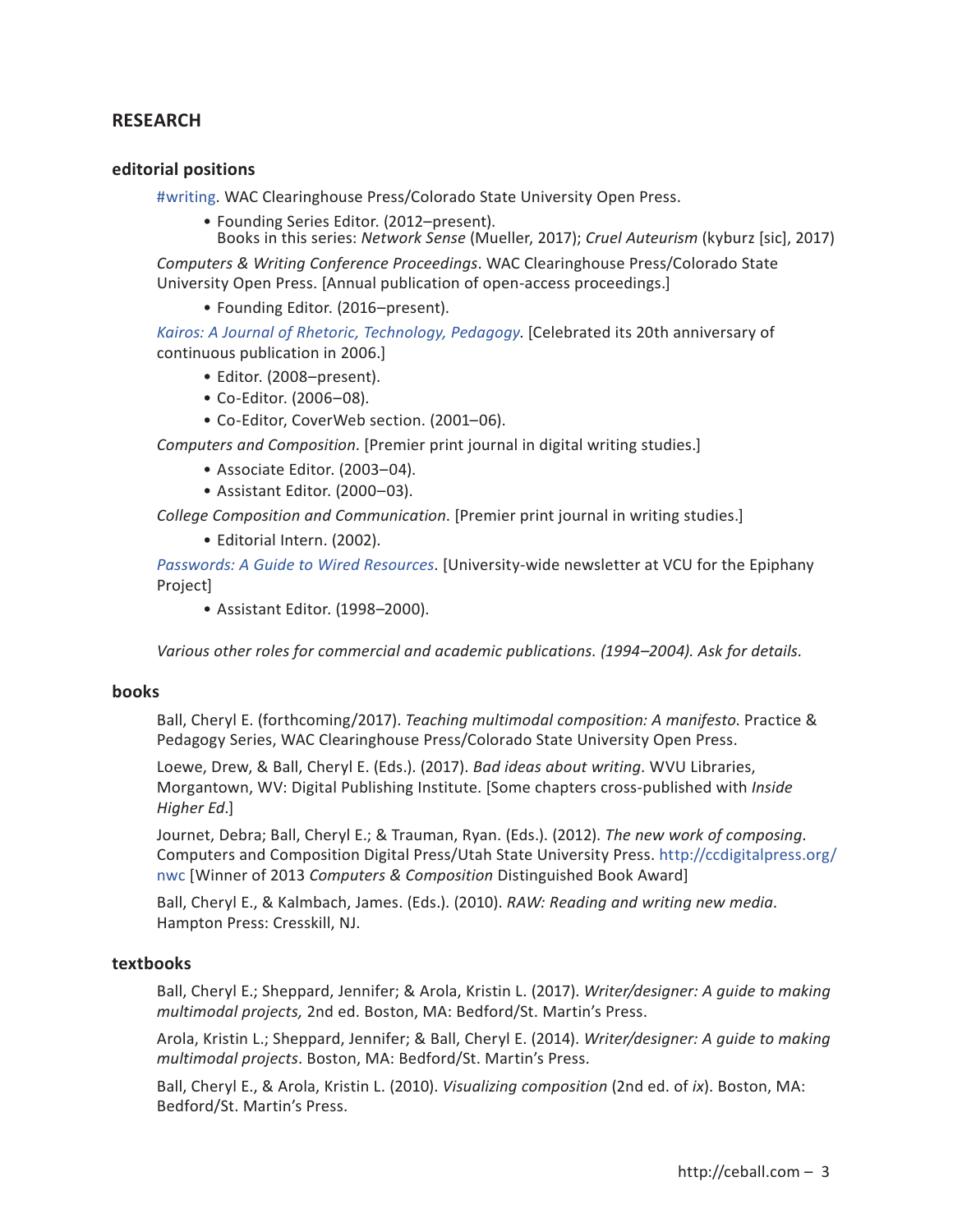Ball, Cheryl E., & Arola, Kristin L. (2005). *ix tech comm: Visual exercises for technical communication* [CD-ROM]. Boston, MA: Bedford/St. Martin's Press.

Ball, Cheryl E., & Arola, Kristin L. (2004). *ix: Visual exercises* [CD-ROM]. Boston, MA: Bedford/St. Martin's Press.

Ball, Cheryl E. (2004). *Picturing texts instructor's guide*. New York, NY: W.W. Norton.

Ball, Cheryl E. (2004). *Picturing texts* [Web content]. New York, NY: W.W. Norton. http:// picturingtexts.com [no longer active]

# **journal special issues**

DeVoss, Dánielle Nicole; Ball, Cheryl E.; Selfe, Cynthia; & DeWitt, Scott Lloyd. (Eds.). (2015, June). *Computers and Composition* and *Computers and Composition Online* [Double special issues: CIWIC, DMAC, and technology professional development in rhetoric and composition].

Ball, Cheryl E., & DeWitt, Scott Lloyd. (Eds.). (2008). *Kairos: A Journal of Rhetoric, Technology, Pedagogy, 12*(3) [Special issue: Manifestos!]. http://kairos.technorhetoric.net/12.3

Ball, Cheryl E., & Hawk, Byron. (2006, September). *Computers & Composition, 23*(3) [Special issue: Sound in/as compositional space], 263–396.

Ball, Cheryl E., & Hawk, Byron. (2006, Fall). *Computers & Composition Online* [Special issue: Sound in/as compositional space]. http://www.bgsu.edu/cconline/sound

# **external grants (\$1,339,332)**

Ball, Cheryl E. [PI] et al. (2017–18). Many voices: A consortium for sustaining small, scholarly societies. Andrew W. Mellon Foundation, Scholarly Communication platform. \$59,500.

Ball, Cheryl E. (PI). (2016–19). Digital publishing institutes: Authoring and editing digital humanities scholarship. NEH Institute for Advanced Topics in Digital Humanities grant. \$219,832.

Ball, Cheryl E., & Morrison, Andrew D. (co-PIs). (2015–17). Vega: An academic publishing platform. Andrew W. Mellon Foundation, Scholarly Communication and Information Technology platform. \$1,000,000.

Ball, Cheryl E. (PI). (2010). Building a better back-end: Editor, author, and reader tools for scholarly multimedia. NEH Digital Humanities Start-Up Grant, Level II. \$50,000.

Franklin, Kevin. (PI). (2008–09). Humanities high performance computing collaboratory (HpC). National Endowment for the Humanities Institute for Advanced Topics in the Digital Humanities Grant. \$250,000. [Participated in "Humanistic Algorithms" (1 of 3 projects under HpC grant) with Virginia Kuhn, Project Leader. Received ~\$5,000 honorarium.]

Ball, Cheryl E. (PI), with Atkins, Anthony; Anderson, Daniel; Homicz Millar, Krista; Selfe, Cynthia; & Selfe, Richard. (2004–05). Studying multimodal composition integration and practices of writing teachers in US institutions of higher education. CCCC Research Initiative Grant. National Council of Teachers of English/Conference on College Composition and Communication. \$5,000.

# **internal grants (\$133,733)**

Open Access Authors Fund and Eberly College Subvention Fund. (2017). To pay for OA fees for *Teaching Multimodal Composition*. \$2,400

Academic Conference Grant. (2016). Re-imagining the Humanities Dissertation [summer seminar]. West Virginia University. \$8,000.

Faculty Senate Travel Grant with matching Eberly College funds. (2015). To attend the Electronic Literature Organization conference. West Virginia University. \$1,800.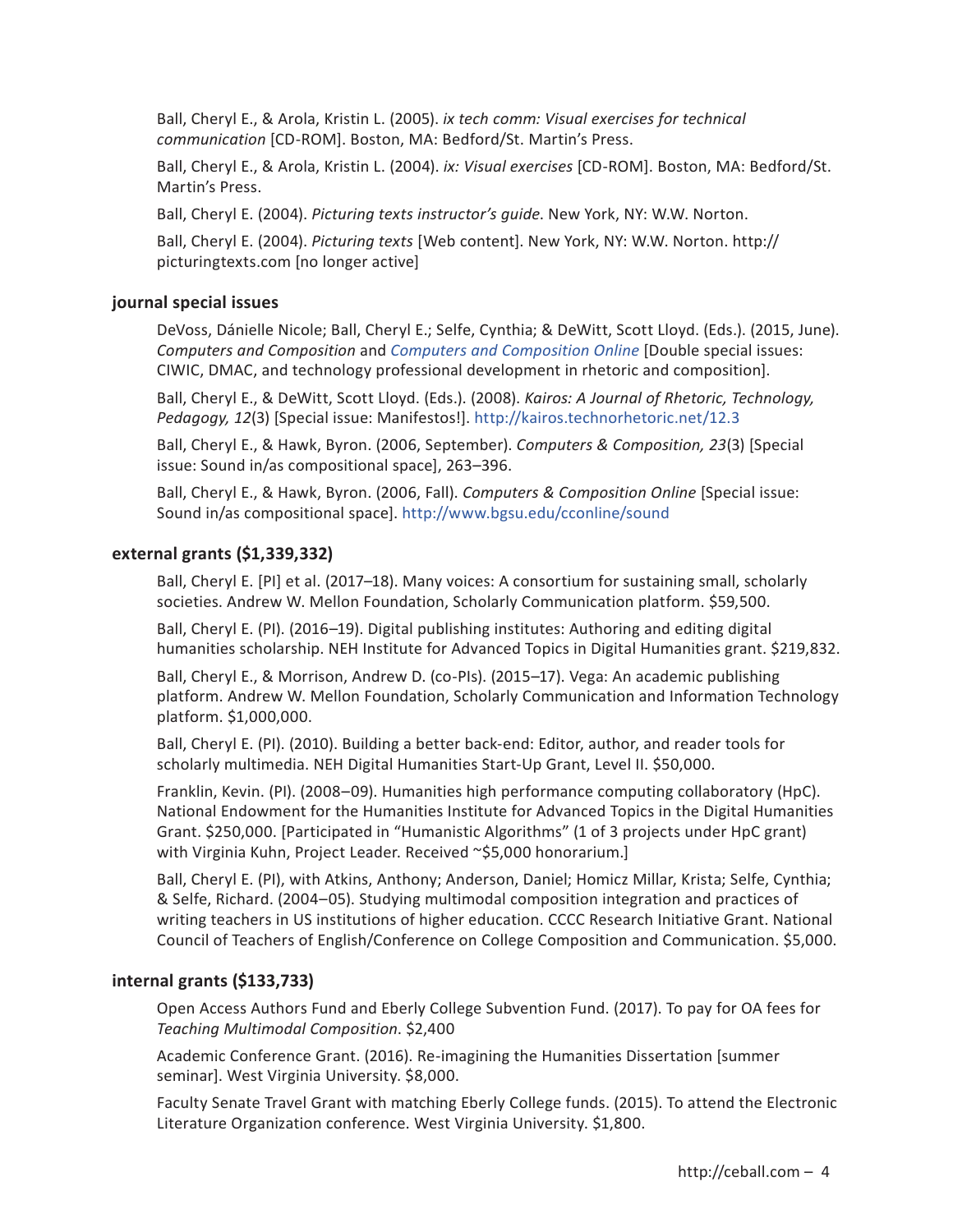Professional Development Grant. (2014). To attend the Skagen Conference on Experimental Research Methods. Eberly College, West Virginia University. \$1,350.

Scholarship of Teaching and Learning Travel Grant. (2011). To attend International SOTL Conference (Milwaukee, WI). Illinois State University. \$250.

Scholarship of Teaching and Learning Travel Grant. (2011). To attend New Media Consortium (Madison, WI). Illinois State University. \$750.

Center for Teaching, Learning, and Technology Travel Grant. (2010). To attend Digital Arts and Culture Conference (Irvine, CA). Illinois State University. \$300.

Pre-Tenure Faculty Initiative Grant. (2010–11). Building the future of the book with The New Work of Composing. Illinois State University. \$3,500.

Undergraduate Research Fellow Grant [for Matt Wendling]. (2009). A case study of revision processes in student-authored digital media scholarship. Research and Sponsored Programs, Illinois State University. \$3,500.

Faculty Excellence Initiative Committee Research Award. (2009). The new work of composing: Editing an online (digital) multimedia book in English studies. Illinois State University. \$4,000/ course release.

New Faculty Initiative Grant. (2008–09). Digital scholarship in the humanities: Authors' composition and revision processes of new media scholarship. Illinois State University. \$3,500.

Ball, Cheryl E. (PI), with Andrew J. Chamberlain et al. [12 undergraduates]. (2008). Teaching– Learning Development Grant. Illinois State University. \$2,000.

Summer Faculty Professional Development Fellowship. (2008). Professional development through preparation of a digitally enhanced tenure portfolio. College of Arts and Sciences, Illinois State University. \$5,000.

Faculty Excellence Initiative Committee Travel Award. (2008). To attend Digital Media and Composition Institute (Columbus, OH). Illinois State University. \$750.

Ball, Cheryl E., & Moeller, Ryan. (co-PIs). (2006–07). The Learning Suite: A collaborative, technology-rich environment to support writing/composition in a digital age. Utah State University Innovation Fund. \$86,000.

Ball, Cheryl E. (PI). (2005–06). Survey of multimodal composition practices in rhetoric and composition studies. New Faculty Research Grant, Utah State University. \$10,633.

# **(please ask for list of unfunded proposals)**

#### **peer-reviewed articles & webtexts**

Ball, Cheryl E.; Graban, Tarez Samra; & Sidler, Michelle. (under review). The boutique is open: Data for writing studies.

Ball, Cheryl E. (2017). Building a scholarly multimedia publishing infrastructure. *Journal of Scholarly Publishing, 48*(2), 99–115.

Ball, Cheryl E. (2016). The shifting genres of scholarly multimedia: Webtexts as innovation. *Journal of Media Innovations, 3*(2). http://dx.doi.org/10.5617/jmi.v3i2.2548

Ball, Cheryl E., & Eyman, Douglas. (2015). Editorial workflows for multimedia-rich scholarship. *Journal of Electronic Publishing, 18*(4). http://dx.doi.org/10.3998/3336451.0018.406 [Editorially reviewed]

Ball, Cheryl E. (2015). Sustainable infrastructures and the future of writing studies. *WPA: Writing Program Administration, 39*(1), 122–137. [Invited]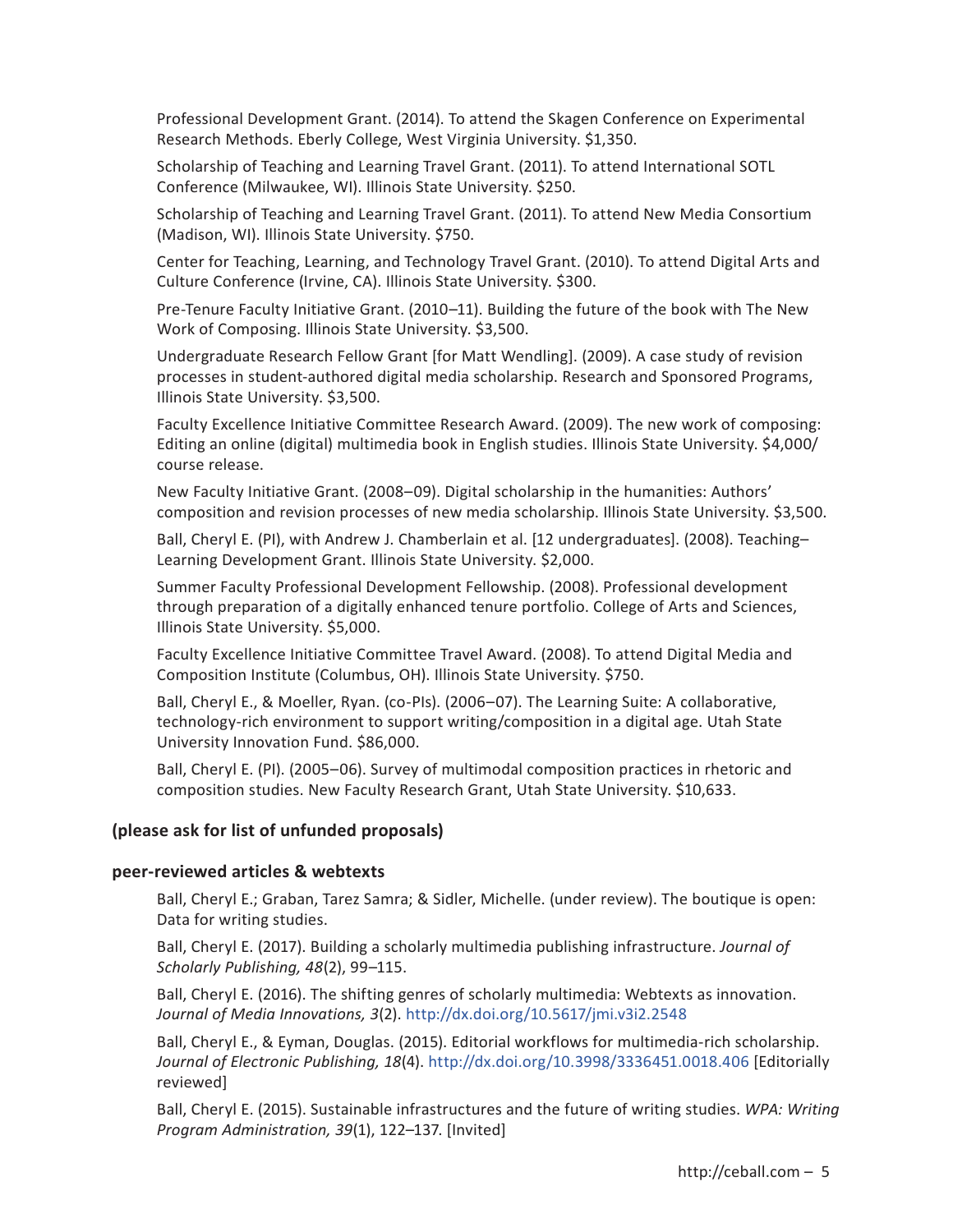Eyman, Douglas, & Ball, Cheryl E. (2014). Composing for digital publication: Rhetoric, design, code. [Special invited section: Digital scholarship in composition studies]. *Composition Studies, 42*(1), 114–117.

Ball, Cheryl E. (2014). Adapting peer review for writing classrooms. *Writing & Pedagogy, 5*(2) [Special issue: Teaching with technology]. http://www.equinoxpub.com/WAP

Arola, Kristin; Ball, Cheryl; & Sheppard, Jennifer. (2014, January 10). Multimodality as a frame for individual and institutional change. *Hybrid Pedagogy*. http://www.hybridpedagogy.com/ journal/multimodality-frame-individual-institutional-change/

Ball, Cheryl E. (2013). Multimodal revision techniques in webtexts. *Classroom discourse, 5*(1), 1–15. http://dx.doi.org/10.1080/19463014.2013.859844

Ball, Cheryl E. (2012–13). Editorial pedagogy: A professional philosophy for developing authors, editors, and designers [a three-part series]. *Hybrid Pedagogy*. http://www.hybridpedagogy.com/ tag/editorial-pedagogy-series/

Ball, Cheryl E. (2012). Assessing scholarly multimedia: A rhetorical genre studies approach. *Technical Communication Quarterly, 21* [Special issue: Making the implicit explicit in assessing multimodal composition], 61–77.

Bemer, Amanda; Moeller, Ryan M.; & Ball, Cheryl E. (2009, September). Designing collaborative learning spaces: Where material culture meets mobile writing processes. *Programmatic Perspectives: Journal of the Council for Programs in Technical and Scientific Communication, 1*(2). http://www.cptsc.org/pp/

Ball, Cheryl E., & Moeller, Ryan M. (2008). Converging the ASS[umptions] between U and ME; or How new media can bridge the scholarly/creative split in English studies. *Computers & Composition Online*. http://www.bgsu.edu/cconline/convergence

Ball, Cheryl E., & Moeller, Ryan. (2007). Reinventing the possibilities: Academic literacy and new media. *Fibreculture*. http://tinyurl.com/fibreculture-ball-moeller

Arola, Kristin L., & Ball, Cheryl E. (2007). A conversation: From "They call me doctor?!" to tenure. *Computers and Composition Online*. http://cconlinejournal.org/doctor/ [*Kairos* 2006 Best Webtext Award Finalist]

Anderson, Daniel; Atkins, Anthony; Ball, Cheryl E.; Homicz Millar, Krista; Selfe, Cynthia; & Selfe, Richard. (2006). Integrating multimodality in composition curricula: Survey methodology and results from a CCCC Research Initiative grant. *Composition Studies, 34*(2), 59–84.

Ball, Cheryl E. (2006). Designerly ≠ readerly: Re-assessing multimodal and new media rubrics for writing studies. *Convergence, 12*, 393–412.

Ball, Cheryl E., & Rice, Rich. (2006). Reading the text: Remediating the text. *Kairos: A Journal of Rhetoric, Technology, and Pedagogy, 10*(2). http://kairos.technorhetoric.net/10.2/binder2. html?coverweb/riceball/

Ball, Cheryl E. (2004). Show, not tell: The value of new media scholarship. *Computers and Composition, 21*(3), 403–425.

Ball, Cheryl E. (1999). Heading south. *Kairos: A Journal of Rhetoric, Technology, and Pedagogy, 4*(1) [Special issue: Hypertext poetry and fiction]. http://kairos.technorhetoric.net/4.1/binder. html?coverweb/bridge.html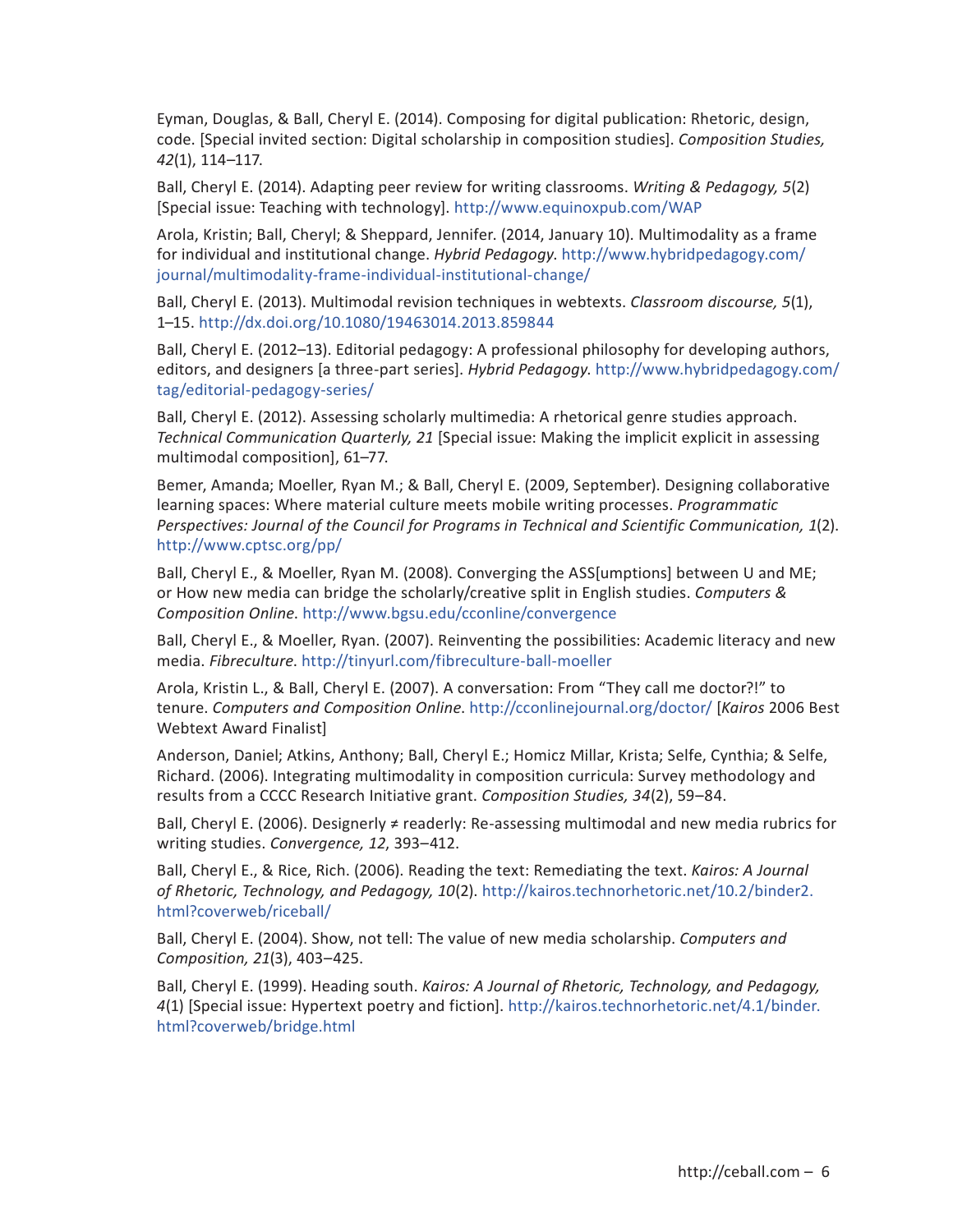# **book chapters**

Ball, Cheryl E.; Morrison, Andrew; & Eyman, Douglas. (2017). The rise of multimodality in academic publishing. In Mary Jane Curry & Theresa Lillis (Eds.), *Global academic publishing*. Bristol, UK: Multilingual Matters.

Mainsah, Henry; Morrison, Andrew; Aspen, Jonny; & Ball, Cheryl E. (2017). Designing the PhD curriculum in the design disciplines. In Laurene Vaughan (Ed.) *Practice-based design research*. London, UK: Bloomsbury.

Eyman, Douglas, & Ball, Cheryl E. (2016). History of a broken thing: The multijournal special issue on electronic publication. In Bruce McComisky (Ed.), *Microhistories in composition studies*. Logan, UT: Utah State University Press.

Eyman, Douglas, & Ball, Cheryl E. (2015). Digital humanities scholarship and electronic publication. In Jim Ridolfo & William Hart-Davidson (Eds.), *Rhetoric and the digital humanities*. Chicago, IL: University of Chicago Press.

Ball, Cheryl E., & Charlton, Colin. (2015). All writing is multimodal. In Linda Adler-Kassner & Elizabeth Wardle (Eds.), *Threshold concepts for rhetoric and composition*. Logan, UT: Utah State University Press.

Ball, Cheryl E. (2013). Pirates of metadata or, The true adventures of how one editor, fifteen undergraduate publishing majors, and 25,000 media elements survived a metadata mining project. In Stephanie Davis-Kahl & Merinda Hensley (Eds.), *Extend and unify: Outreach and education for scholarly communication and information literacy programs.* Chicago, IL: Association of College and Research Libraries.

Ball, Cheryl E.; Fenn, Tyrell; & Scoffield, Tia. (2013). Genre and transfer in a multimodal composition class. In Carl Whithaus & Tracey Bowen (Eds.), *Multimodal literacies and emerging genres in student compositions*. Pittsburgh, PA: University of Pittsburgh Press.

Journet, Debra; Ball, Cheryl E.; & Trauman, Ryan. (2012). Digital scholarship and the new work of the book in composition studies. In *The new work of composing*. Computers and Composition Digital Press/Utah State University Press. http://ccdigitalpress.org/nwc/chapters/journet-et-al/

The Normal Group. (2012). Talking back to teachers: Undergraduate research in multimodal composition. In Debra Journet, Cheryl E. Ball, & Ryan Trauman (Eds.) *The new work of composing*. Computers and Composition Digital Press/Utah State University Press. http:// ccdigitalpress.org/nwc/chapters/normal/

Ball, Cheryl E., & Kalmbach, James. (2010). On the rawness of reading and writing new media: Materialities, histories, and happenstance. In *RAW: Reading and writing new media* (pp. 1–14). Cresskill, NJ: Hampton Press.

Moeller, Ryan; Cargile Cook, Kelli; & Ball, Cheryl E. (2009). Political economy and sustaining the unstable: New faculty and research in English studies. In Danielle DeVoss, Heidi McKee, & Richard Selfe (Eds.), *Technological ecologies & sustainability*. Computers and Composition Digital Press/Utah State University Press. http://ccdigitalpress.org/tes/01\_cargile\_cook\_moeller\_ball. pdf

# **proceedings**

Ball, Cheryl E. (2017). Designing research infrastructures for open-access publishing. *NorDes 2017 Conference Proceedings*. Available: http://www.nordes.org/nordes2017/programme/index. html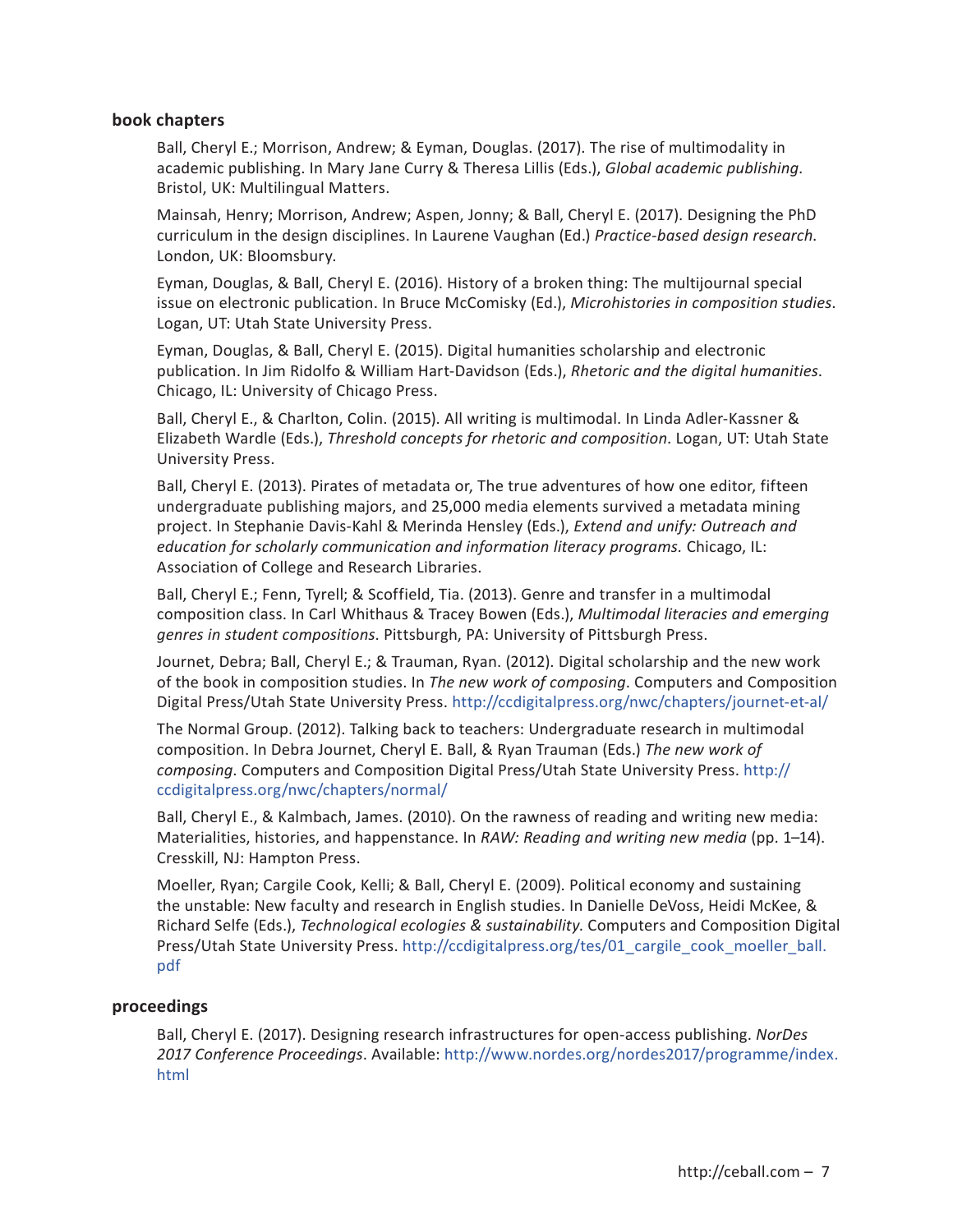Ansolabehere, Karina; Ball, Cheryl [lead author]; Devare, Medha; Guidotti, Tee; Priedhorsky, Bill; van der Stelt, Wim; Taylor, Mike; Veldsman, Susan; & Willinsky, John. (2016). The moral dimensions of open [access/scholarship/data]. *Open Scholarship Initiative Proceedings, Vol. 1*. http://dx.doi.org/10.13021/G8SW2G

Morrison, Andrew; Vaughan, Laurene; Mainsah, Henry; & Ball, Cheryl E. (2015). Dialogue and PhD design supervision. (2015). *Proceedings of the 2015 LearnXdesign conference* (n.p.), Chicago, IL.

Ball, Cheryl E. (2014). Designed research: Publishing designs as scholarship. In Lim, Y.-K., Niedderer, K., Redström, J., Stolterman, E., & Valtonen, A. (Eds.), *Proceedings of DRS 2014: Design's big debates* (pp. 1229–1243). Umeå Institute of Design, Umeå University: Umeå, Sweden.

Ball, Cheryl E. (2005). Trans-cultural multimedia production in an English classroom [Abstract]. *Proceedings for Advancing the Effectiveness and Sustainability of Open Education Conference,*  (n.p.). Utah State University, Logan, UT.

# **white papers and reports**

Konkiel, Stacy, Ball, Cheryl E., Barrett, Kim, Berkery, Peter, et al. (2017). Promoting openness in professional advancement practices. Open Scholarship Initiative. Fairfax, VA: George Mason Univesrity Press. URL forthcoming.

Ansolabehere, Karina; Ball, Cheryl [lead author]; Devare, Medha; Guidotti, Tee; Priedhorsky, Bill; van der Stelt, Wim; Taylor, Mike; Veldsman, Susan; & Willinsky, John. (2016). What are the moral dimensions of open [access/scholarship/data]? Report on the Moral Dimensions working group, *Open Scholarship Initiative.* Fairfax, VA: George Mason University Press. See http://journals. gmu.edu/osi/article/view/1737/1184. Video presentation available at https://www.youtube. com/watch?v=PHw5JQxkeAk&

Eyman, Douglas; Ball, Cheryl E.; Boggs, Jeremy; Booher, Amanda; et al. (2016). Access/ibility: Access and usability for digital publishing. *Kairos: A Journal of Rhetoric, Technology, and Pedagogy, 20*(1). http://kairos.technorhetoric.net/20.2/topoi/eyman-et-al/index.html

Ball, Cheryl E. (2016, March 31). Vega: An academic publishing platform, status report for 2015. Submitted to the Andrew W. Mellon Foundation.

Kennedy, Sarah; Emerling, Danielle; Ball, Cheryl E.; et al. (2015, November). Report of the Disappearing Task Force on WVU Library's Digital Presence in the 21st Century (DTFDP21). West Virginia University Libraries.

Ball, Cheryl E. (2013, November). Creating better scholarly multimedia: A peer-review plug-in for OJS. NEH Digital Humanities Start-Up Grant white paper.

Johnson, Matt; Ball, Cheryl E.; et al. (2008, November 14). Who's the boss? New Leadership Board of the Economic Development Council. Bloomington-Normal, IL.

Ball, Cheryl E.; Ferraro, Lora; Rossi, Rebecca; Schulz, Christina; et al. (2008, August 22). Who is the future employer? New Leadership Board of the Economic Development Council. Bloomington-Normal, IL.

Amiran, Eyal; Ball, Cheryl; et al. (2008, May). Best Practices for Online Journal Editors. *Council of Editors of Learned Journals*. http://www.celj.org/downloads/CELJEjournalEditorsGuidelines.pdf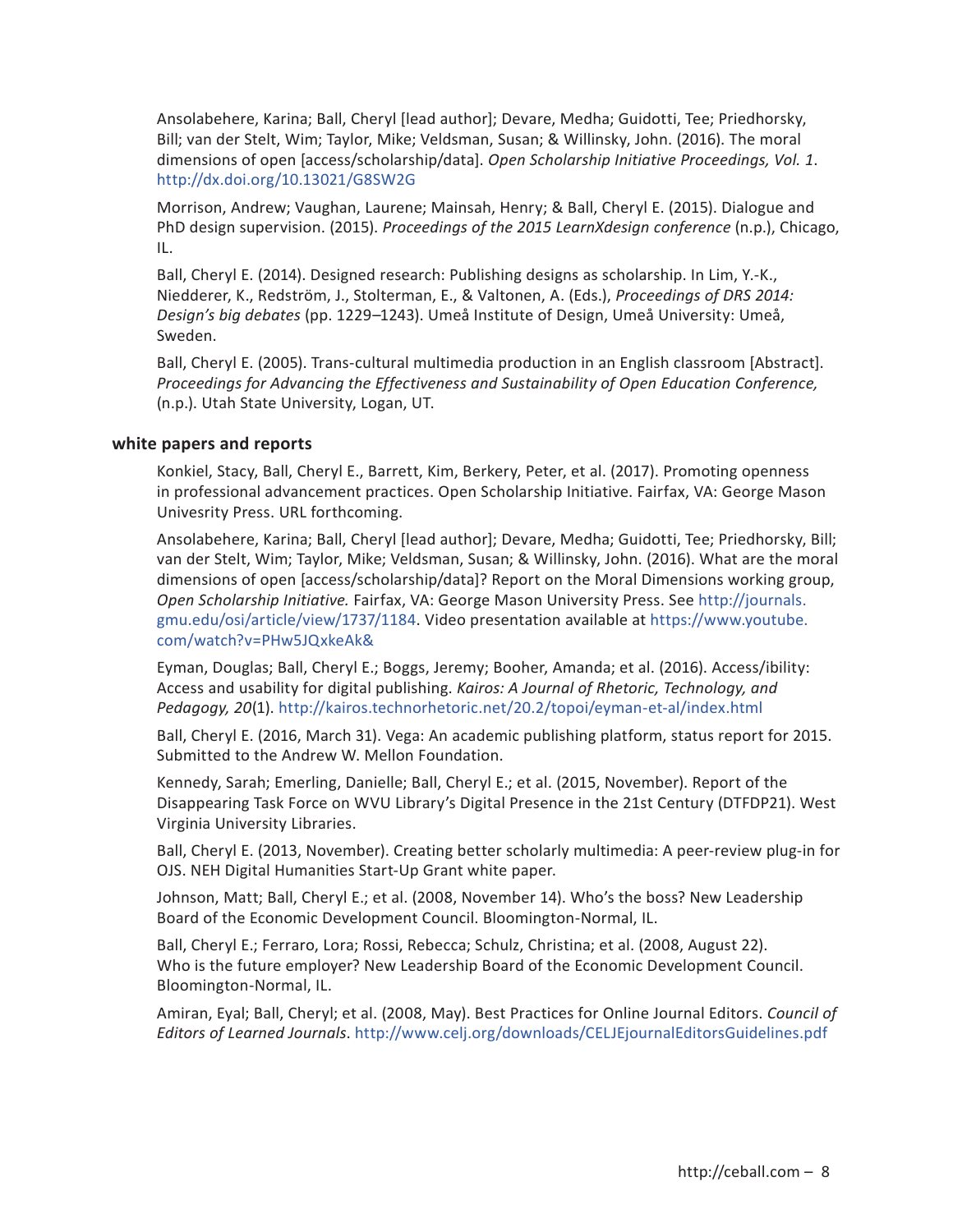# **productions/designs**

Publisher. (2017). *Bad ideas about writing*. Morgantown, WV: West Virginia University Libraries.

Publisher. (2017). *Directory for scholarship of teaching and learning at West Virginia University*. SoTL Group for the Teaching and Learning Commons (Eds.). Morgantown, WV: West Virginia University Libraries.

Lead Production Editor. (2017). *Reviews of the 2016 Conference on College Composition and Communication*. In *Kairos: A Journal of Rhetoric, Technology, and Pedagogy, 21*(1). http://praxis. technorhetoric.net/tiki-index.php?page=PraxisWiki%3A\_%3ACCCC\_2016. Also available as a PDF.

Publisher. (2016). *West Virginia history: An open-access reader*. Kevin Barksdale & Ken Fones-Wolf (Eds.). Morgantown, WV: West Virginia University Libraries.

Founder/Content manager. (2013–present). *rhetoric.io*. http://rhetoric.io

Director. (2011). *Kairos* metadata mining project. Available http://tinyurl.com/kairos-metadata

Producer. (2010). *RAW: Reading and writing new media* [Book companion website]. http:// rawnewmedia.net

Editor/Designer. (2009–present). *Northwest Neighborhood Association* newsletter. Bloomington, IL.

Producer. (2009, September 25). English studies: Redbird style! [Promotional video]. Presented at Executive-in-Residence Forum, English Department, Illinois State University, Normal, IL.

Writer/Producer. (2009, March 31). On a digital tenure portfolio [Video]. http://www.youtube. com/watch?v=oJJER7diM6c

Producer/Director. (2007, December 11). *Who needs YouTube?!* [Student video showcase]. Presented at The Normal Theater, Normal, IL.

Warner, Allison (Author), & Ball, Cheryl E. (Designer). (2007). Constructing a tool for assessing scholarly webtexts. *Kairos: Rhetoric, Technology, Pedagogy, 12*(1). http://kairos.technorhetoric. net/12.1/binder.html?topoi/warner/index.html

Designer. (2006–present). *Dr. Cheryl E. Ball* [Digital portfolio]. http://www.ceball.com

Designer/Producer. (2006). Sound in/as compositional space [Video + website]. *Computers and Composition Online*. http://www.bgsu.edu/cconline/sound

Designer/Editor. (2005–06). *Synopsis*. Utah State University. [2006 Winner of STC Newsletter competition].

Production Manager. (2003–04). *C Literary Magazine*. Michigan Technological University, Houghton, MI.

Designer. (2003–04). *Technobabe Times* [Newsletter]. Michigan Technological University, Houghton, MI.

Designer. (2002). *Dear Robert darling: a year in letters*. http://www.ceball.com/other/archivedsites/mtu/works/dear\_robert/ [Featured in Selfe et al, *Picturing Texts* (Norton, 2004)]

Designer. (2001). *Poetry & Song: The Process of Composing*. http://www.hu.mtu.edu/oldsites/ poemandsong [Featured in The Chronicle of Higher Education, 5/31/2002]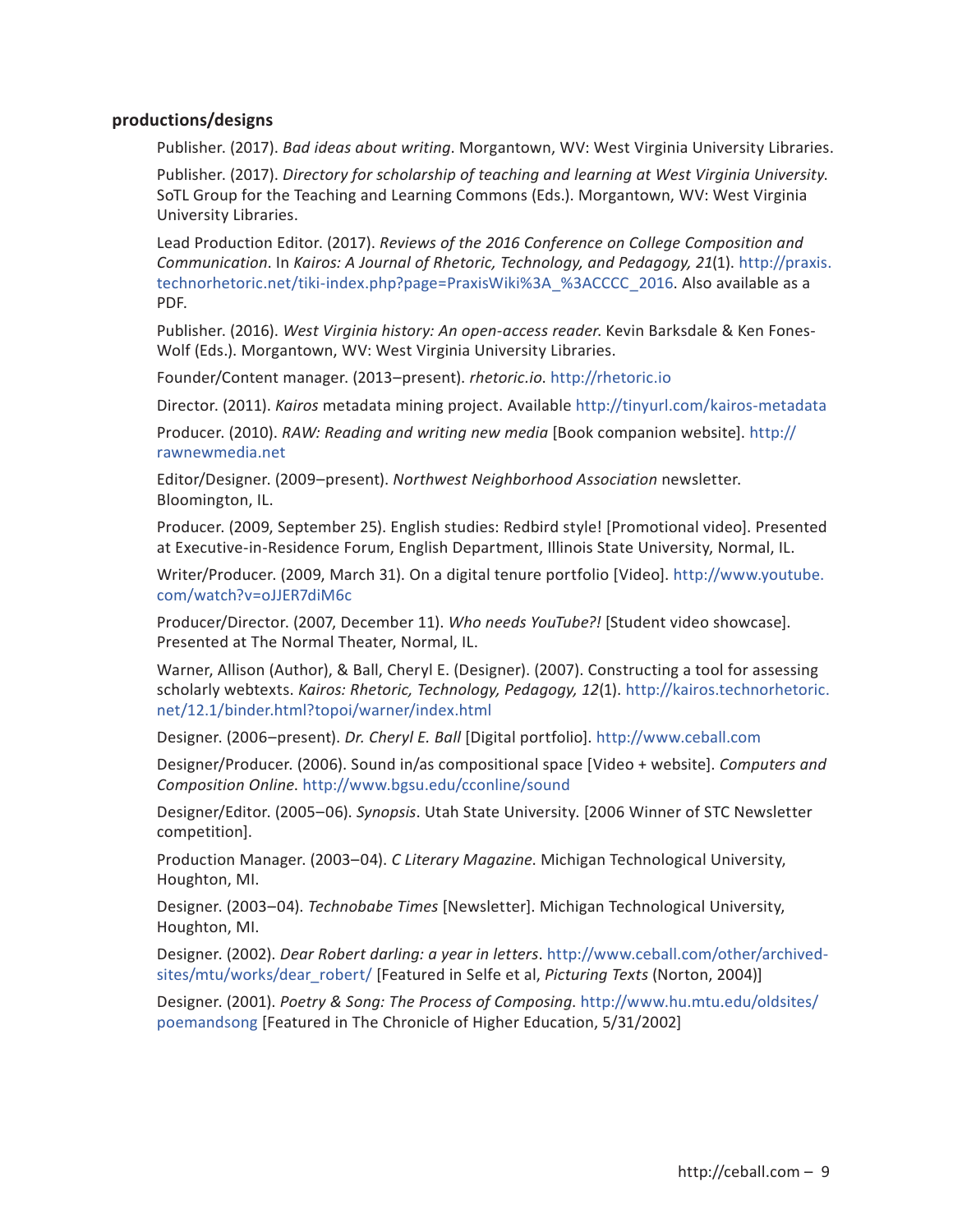## **review webtexts/essays**

Ball, Cheryl E. (2010). Goldilocks and the three (or four) books [about digital scholarship]: A review of Borgman's *Scholarship in the Digital Age*, Willinsky's *The Access Principle*, Fitzpatrick's *Planned Obsolescence*, and O'Gorman's *E-Crit*. *Kairos: Rhetoric, Technology, Pedagogy, 15*(1). http://kairos.technorhetoric.net/15.1/reviews/ball

#### **reviews**

Ball, Cheryl E. (2013, February 28). Session 384: What is a journal? Toward a theory of periodical studies. *Digital rhetoric collaborative: 2013 MLA conference reviews*. http://www. digitalrhetoriccollaborative.org/2013/02/28/session-384-what-is-a-journal-toward-a-theory-ofperiodical-studies/

Ilyasova, Ksenia, & Ball, Cheryl E. (2004). Review of *Writing spaces, 2nd ed.*, by Jay David Bolter. *Technical Communication Quarterly, 13*, 135–138.

Ball, Cheryl E. (2003). Review of *Inside the communication revolution: Evolving patterns of social & technical interaction*, Robin Mansell (Ed.). *Journal of Business & Technical Communication, 18*, 248–251.

Ball, Cheryl E. (2002). Review of *NMEDIAC: The Journal of New Media & Culture*. In *Kairos: Rhetoric, Technology, Pedagogy, 7*(3). http://kairos.technorhetoric.net/7.3/binder.html?reviews/ ball/

#### **editorials & commentaries**

Ball, Cheryl E. (2017). Editor's column. *Kairos: Rhetoric, Technology, Pedagogy, 22*(1). http:// kairos.technorhetoric.net/22.1/loggingon/index.html

Ball, Cheryl E. (2017). In this issue; in this world. *Kairos: Rhetoric, Technology, Pedagogy, 21*(2). http://kairos.technorhetoric.net/21.2/loggingon/index.html

Ball, Cheryl E. (2016). Logging On: Embodied sound. *Kairos: Rhetoric, Technology, Pedagogy, 21*(1). http://kairos.technorhetoric.net/21.1/loggingon/index.html

Ball, Cheryl E. (2016). On the occasion of the 20th anniversary issue of *Kairos*. *Kairos: Rhetoric, Technology, Pedagogy, 20*(2). http://kairos.technorhetoric.net/20.2/loggingon/index.html

Ball, Cheryl E. (2015, August 15). Logging On: Infrastructures of writing. *Kairos: Rhetoric, Technology, Pedagogy, 20*(1). http://kairos.technorhetoric.net/20.1/loggingon/index.html

Ball, Cheryl E. (2015, January 15). Logging on: Cairn, MLA & writing studies, new staff. *Kairos: Rhetoric, Technology, Pedagogy, 19*(2). http://kairos.technorhetoric.net/19.2/loggingon/ loggingon.html

Ball, Cheryl E. (2013–15). Get a Job! [Advice column]. *Inside Higher Ed.* http://www. insidehighered.com/career-advice/get-job

Ball, Cheryl E. (2014, August 15). KairosCast, ScholarNames, and Remembering Mick Doherty. *Kairos: Rhetoric, Technology, Pedagogy, 19*(1). http://kairos.technorhetoric.net/19.1/loggingon/ index.html

Ball, Cheryl E. (2014, January 15). Logging on. *Kairos: Rhetoric, Technology, Pedagogy, 18*(2). http://kairos.technorhetoric.net/18.2/loggingon/index.html

Ball, Cheryl E. (2013, November 12). From big data to boutique data. Sweetland Digital Rhetoric Collaborative *Blog carnival*: Data. http://www.digitalrhetoriccollaborative.org/2013/11/12/ from-big-data-to-boutique-data/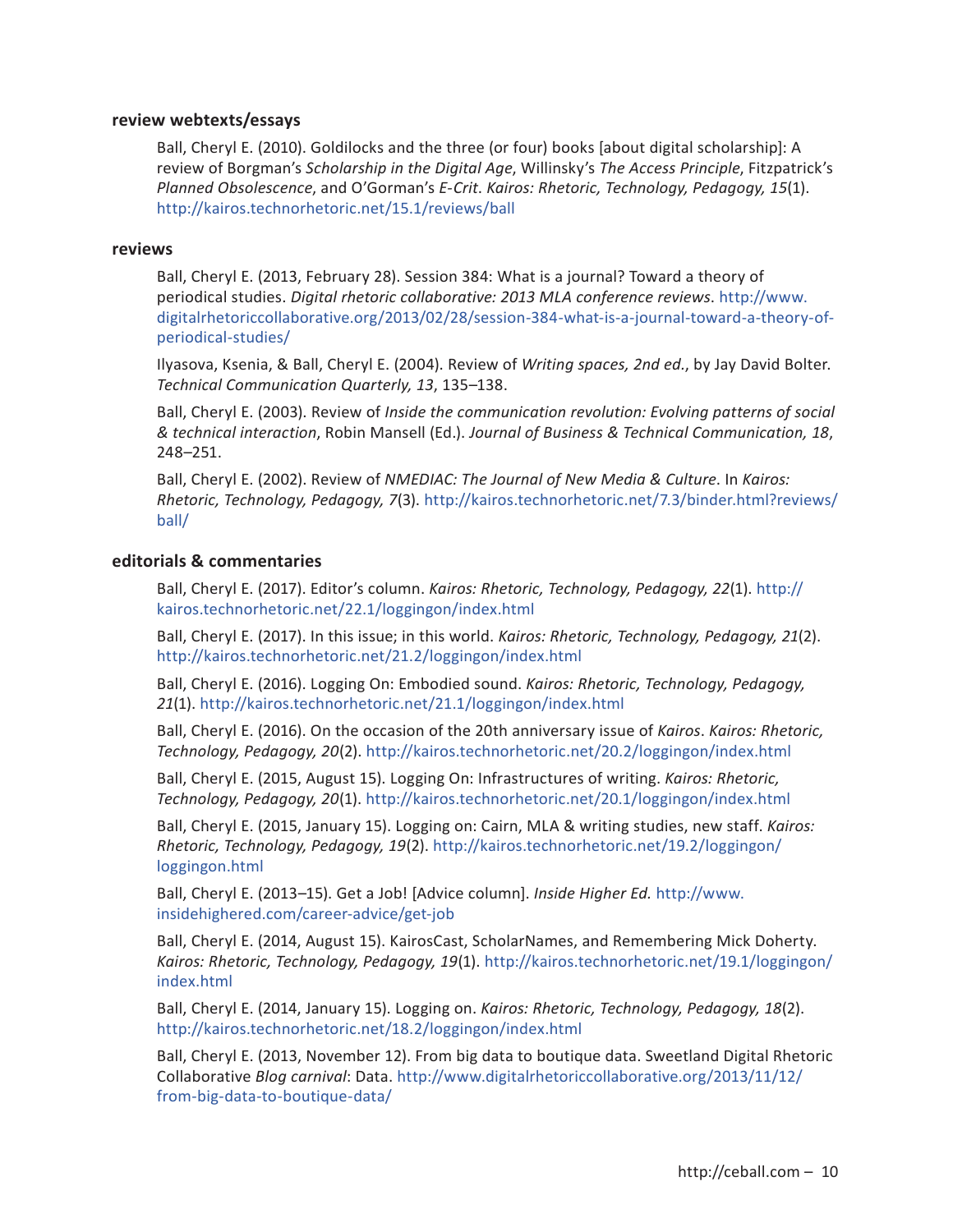Ball, Cheryl E. (2013, August 15). Logging on: In this issue. *Kairos: Rhetoric, Technology, Pedagogy, 18*(1). http://kairos.technorhetoric.net/18.1/loggingon/index.html

Ball, Cheryl E. (2013, January 28). The kairotic nature of online scholarly community building. *mediaCommons: a digital scholarly network*. http://mediacommons.futureofthebook.org/ question/how-do-we-build-digital-cohorts-and-academic-communities/response/kairoticnature-online-sc

Ball, Cheryl E. (2013, January 15). Logging on: Changing my mind about MLA. *Kairos: Rhetoric, Technology, Pedagogy, 17*(2). http://kairos.technorhetoric.net/17.2/loggingon/index.html

Ball, Cheryl E. (2012). Logging on: *Kairos* in the news; in *Kairos* news. *Kairos: Rhetoric, Technology, Pedagogy, 17*(1). http://kairos.technorhetoric.net/17.1/loggingon/index2.html

Ball, Cheryl E. (2012, May 30). Digital rhetoric, kairos, and loss. Sweetland Digital Rhetoric Collaborative *Blog carnival*: Defining digital rhetoric. http://www.digitalrhetoriccollaborative. org/2012/05/30/digital-rhetoric-kairos-and-loss/

Ball, Cheryl E. (2012). On attending MLA and Commentary on "Evaluating Digital Scholarship" in *Profession 2011*. *Kairos: Rhetoric, Technology, Pedagogy, 16*(2). http://kairos.technorhetoric. net/16.2

Ball, Cheryl E. (2011). Logging on: Memory, family, composition. *Kairos: Rhetoric, Technology, Pedagogy, 15*(2). http://kairos.technorhetoric.net/15.2/loggingon/index.html

Ball, Cheryl E. (2010). Logging on: Open issue. *Kairos: Rhetoric, Technology, Pedagogy, 15*(1). http://kairos.technorhetoric.net/15.1/loggingon/index.html

Ball, Cheryl E. (2010). Logging on: Undefining digital scholarship. *Kairos: Rhetoric, Technology, Pedagogy, 14*(2). http://kairos.technorhetoric.net/14.2/loggingon/index.html

Ball, Cheryl E. (2009). Logging on: #CWroundup. *Kairos: Rhetoric, Technology, Pedagogy, 14*(1). http://kairos.technorhetoric.net/14.1/loggingon/index.html

Ball, Cheryl E. (2009). Logging on: Kairos FTW! *Kairos: Rhetoric, Technology, Pedagogy, 13*(2). http://kairos.technorhetoric.net/13.2/loggingon/loggingon.html

Ball, Cheryl E. (2008). Logging on: New design debut. *Kairos: Rhetoric, Technology, Pedagogy, 13*(1). http://kairos.technorhetoric.net/13.1/loggingon/loggingon.html

DeWitt, Scott L., & Ball, Cheryl E. (2008). Logging on: Manifestos! *Kairos: Rhetoric, Technology, Pedagogy, 12*(3). http://kairos.technorhetoric.net/12.3/binder.html?loggingon/index.html

Hewett, Beth L., & Ball, Cheryl E. (2008). Computers & Writing 2007: Virtual urbanism. *Kairos: Rhetoric, Technology, Pedagogy, 12*(2). http://kairos.technorhetoric.net/12.2/loggingon

Ball, Cheryl E., & Hewett, Beth L. (2007). Digital scholarship. *Kairos: Rhetoric, Technology, Pedagogy, 12*(1). http:// kairos.technorhetoric.net/12.1/loggingon

Ball, Cheryl E., & Hewett, Beth L. (2007). Reflections and resolutions. *Kairos: Rhetoric, Technology, Pedagogy, 11*(2). http://kairos.technorhetoric.net/11.2/binder.html?loggingon/

Ball, Cheryl E., & Hawk, Byron. (2006). Letter from the guest editors. *Computers & Composition, 23*(3) [Special issue: Sound in/as compositional space], 263–265.

Ball, Cheryl E.; Hewett, Beth L.; Eyman, Douglas; & Inman, James. (2006). *Kairos*: The next ten years. *Kairos: Rhetoric, Technology, Pedagogy, 11*(1). http://kairos.technorhetoric.net/11.1/ binder.html?loggingon/index.html

Ball, Cheryl E., & Hewett, Beth L. (2006). Computers & Writing 2005: New writing and computer technologies. *Kairos: Rhetoric, Technology, Pedagogy, 10*(2). http://english.ttu.edu/kairos/10.2/ binder2.html?coverweb/bridge.htm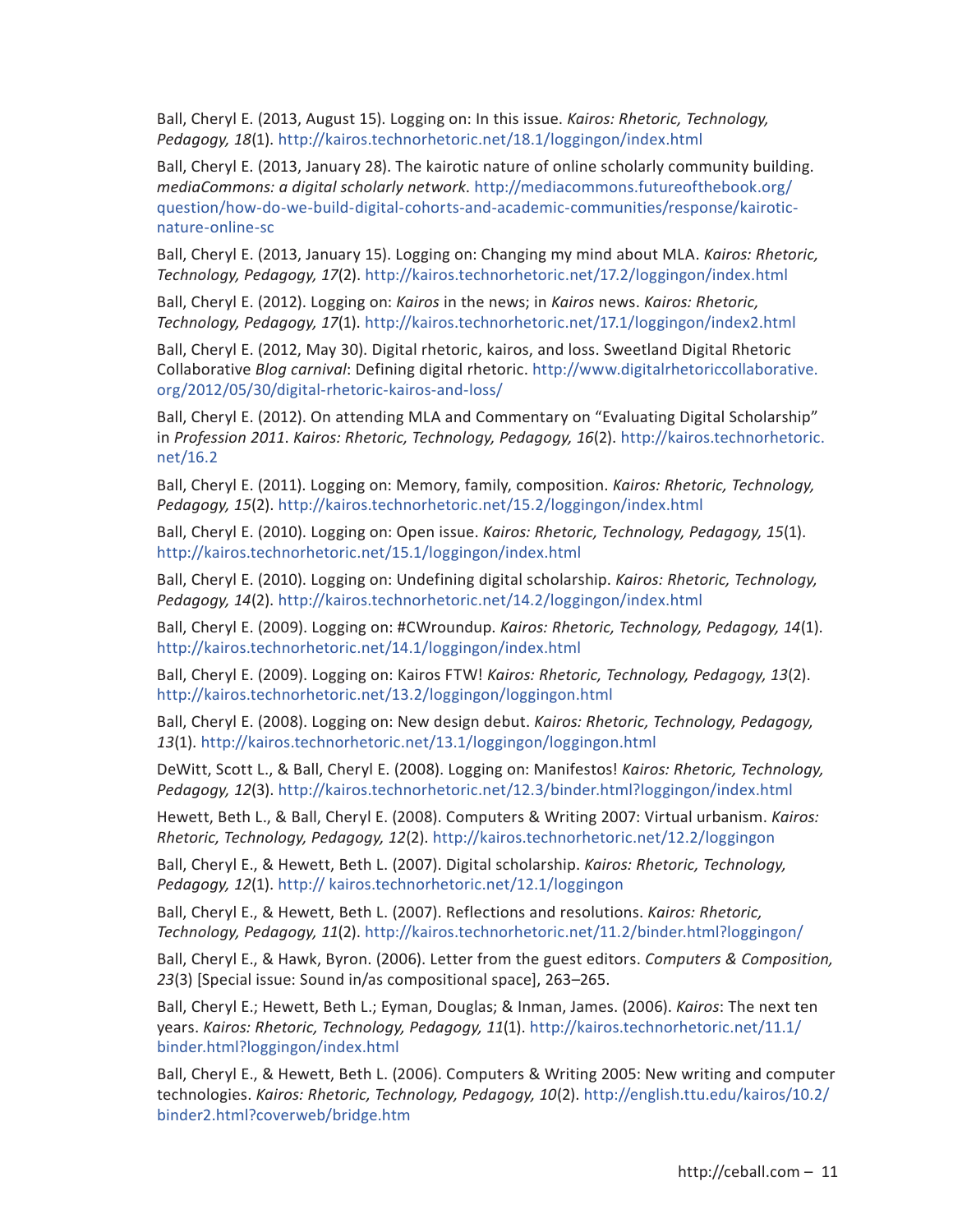Cassorla, Leah; Ball, Cheryl E.; & Hewett, Beth L. (2005). The intersections of online writing spaces, rhetorical theory, and the composition classroom. *Kairos: Rhetoric, Technology, Pedagogy, 10*(1). http://english.ttu.edu/kairos/10.1/binder2.html?coverweb/bridge.htm

Ball, Cheryl E., & Hewett, Beth L. (2004). The rhetoric and pedagogy of portable technologies. *Kairos: Rhetoric, Technology, Pedagogy, 9*(1). http://english.ttu.edu/kairos/9.1/binder2. html?coverweb/bridge.html

Ball, Cheryl E., & Hewett, Beth L. (2003). Issues of new media. *Kairos: Rhetoric, Technology, Pedagogy, 8*(1). http://english.ttu.edu/kairos/8.1/binder2.html?coverweb/index.html

Hewett, Beth L., & Ball, Cheryl E. (2002). Disability and technology. *Kairos: Rhetoric, Technology, Pedagogy, 7*(1). http://english.ttu.edu/kairos/7.1/binder2.html?coverweb/bridge.html

## **interviews & media contributions**

by Will Fenton. (2017). A collaborative approach to open peer review. *Inside Higher Ed*. https:// www.insidehighered.com/digital-learning/article/2017/03/22/hybrid-pedagogy-offers-onlineopen-peer-reviews

by Diana Mazzella. (2015, Spring). Ask an expert: Cheryl E. Ball. *WVU Magazine*. http://wvumag. wvu.edu/departments/ask-an-expert/cheryl-e-ball

by Kristin Straumsheim Grønli. (2015, March 4). Formaterer framtida (The future of [publishing] formats). *Forskerforum* [Norwegian academic researchers union trade publication]. http://www. forskerforum.no/wip4/formaterer-framtida/d.epl?id=2337807

by Carl Straumsheim. (2015, February 25). Piecing publishing together. *Inside Higher Ed*. http:// tinyurl.com/IHE-Mellon

by WVUToday. (2015, February 3). WVU receives \$1 million grant from Mellon Foundation for first-of-its-kind digital publishing system. *WVUToday*. http://tinyurl.com/wvutoday-ball

by Trevor Owens. (2014, September 22). 18 Years of *Kairos* Webtexts: An interview with Douglas Eyman & Cheryl E. Ball. *The signal: The digital preservation newsletter for the Library of Congress*. http://blogs.loc.gov/digitalpreservation/2014/09/18-years-of-kairos-webtexts-aninterview-with-douglas-eyman-cheryl-e-ball/

by Dunn, Sydni. (2014, January 4). Digital humanists: If you want tenure, do double the work. *Chronicle Vitae*. https://chroniclevitae.com/news/249-digital-humanists-if-you-want-tenure-dodouble-the-work

by Wade Mahon. (2012) Multimodal composition and the rhetoric of teaching: A conversation with Cheryl Ball. *Issues in Writing, 18*(2), 111–131.

by Doug Dangler. (2010, February 18). *Writers Talk: Cheryl Ball* [30-minute TV show]. The Ohio Channel: Ohio Public Broadcasting. http://tinyurl.com/ohiochannel-cball

by Cheri Toledo. (2009, December 6). Women of Web 3.0 - Show #118 - Media Literacy: Dr. Cheryl E. Ball & Matthew Wendling [One-hour audio and chat transcript]. http://edtechtalk. com/node/4616

by Ellen Lupton. (2009, January 13). Writing 101: Visual or Verbal? *Voice: AIGA Journal of Design*. http://www.aiga.org/content.cfm/writing-101-visual-or-verbal

by Fred Kemp & Rich Rice. (2008, September 5). What is multimodal composition? [Podcast]. *Smarttcast*. http://www.smarttcast.com/cheryl\_ball.m4a

by Phyllis Coulter. (2008, May 28). Clash of text styles. *Pantagraph*. Life/Education section.

by Andy Guess. (2008, April 25). On texts, tech, and teens. *Inside Higher Ed*. http:// insidehighered.com/news/2008/04/25/teens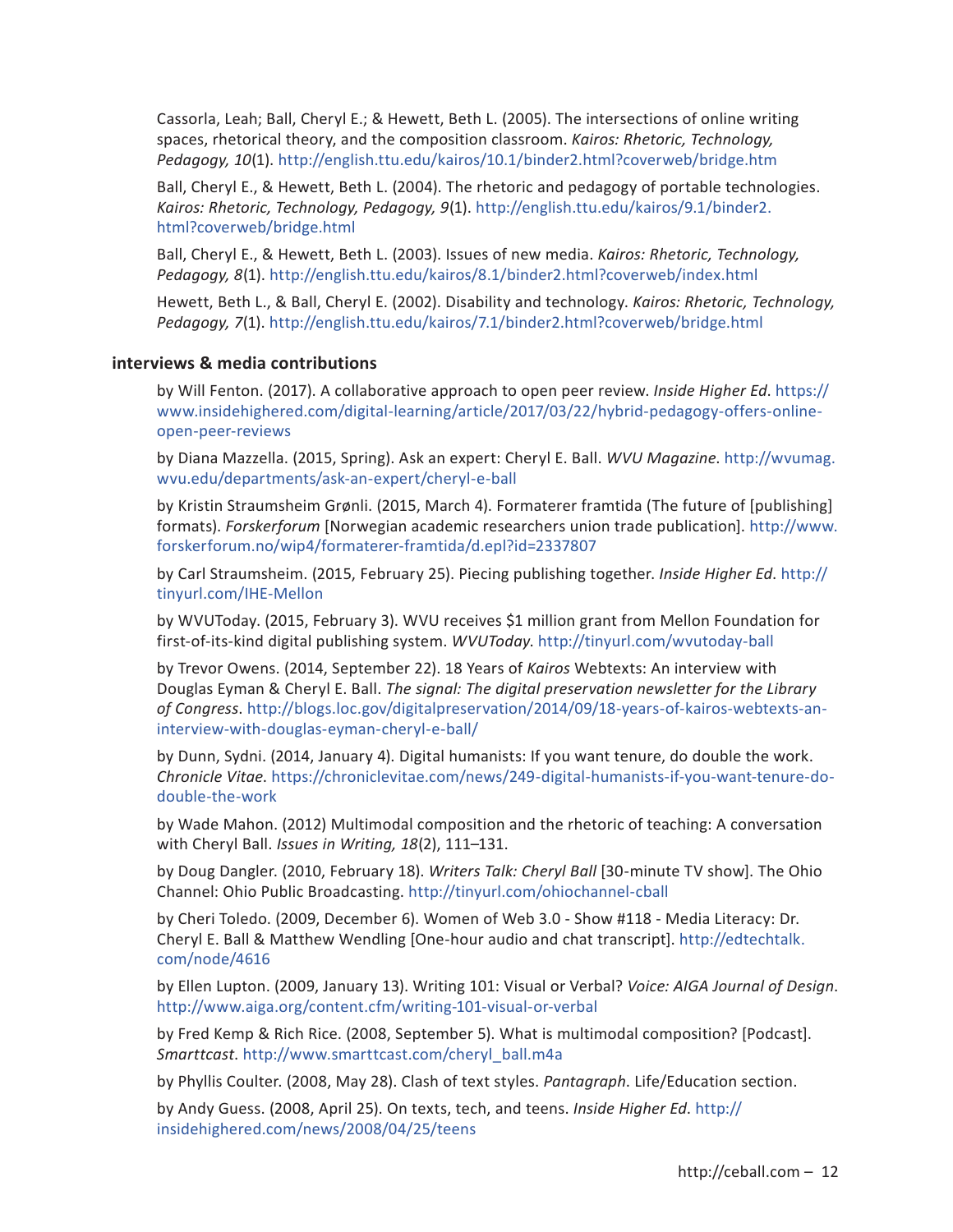by Doug Dangler. (2008, February). Digital media and digital scholarship [Podcast]. *Center for the Study and Teaching of Writing*. http://cstw.osu.edu/podcasts/mp3/ball.mp3

by Ben McCorkle. (2007, June). Visiting scholars in digital media [Video]. Ohio State University. http://tinyurl.com/dmac-interview-ball

by Todd Taylor [Director]. (2006, March). *Take 20: How I teach writing* [DVD film]. Bedford-St. Martin's Press.

# **INVITED TALKS**

## **digital publishing**

Keynote. (2017, September 15). Building research infrastructure through open-access publishing. Georgia International Conference on Information Literacy, Savannah, GA.

Research lecture. (2017, February 21). Open publishing–Experiences and directions. Oslo School of Architecture and Design, Oslo, Norway.

Keynote. (2016, November 17). The invisible work of editing digital scholarship. Invisible Work in the Digital Humanities symposium, Florida State University, Tallahassee, FL.

Benedum Award lecture. (2016, November 3). Building research infrastructure through openaccess publishing. West Virginia University, Morgantown, WV.

Town Hall moderator. (2016, May 22). The moral imperative of making your work open access, and How to do it. Computers & Writing, Rochester, NY.

Keynote. (2016, May 18). Getting to digital publishing at WVU. Library Publishing Forum, Denton, TX.

Lecture. (2016, February 15). Digital publishing as a liberal art. Visiting Lecture Series. Wabash College, Crawfordsville, IN.

Keynote. (2015, December 3). An archipelago of multimedia publishing. Digital Dissemination and its Others: Media Archaeology, Game Design and Knowledge Production in the Humanities. Skövde University, Skövde, Sweden.

Lecture. (2015, October 13). The archipelago of multimedia publishing. Digital Dialogues Series, Maryland Institute for Technology in the Humanities (MITH), University of Maryland, College Park, MD. See Storify and presentation video at http://mith.umd.edu/dialogues/dd-fall-2015 cheryl-ball/

Lecture. (2015, October 9). A networked archipelago of digital publishing at WVU. Eberly College Visiting Alumni Committee, West Virginia University, Morgantown, WV.

Panel, with Jeff Grabill and Huiling Ding. (2015, October 1). Academic publishing and research grant writing. Fall for the Book Festival [Society of Technical Communication panel], Fairfax, VA.

Plenary. (2015, July 17). Sustainable infrastructures and the future of writing studies. Council on Writing Program Administration, Boise, ID.

Keynote. (2015, May 28). The future of scholarly publishing, or How C&W rules the world! Computers & Writing, University of Wisconsin-Stout, WI.

Lecture. (2015, March 20). Rethinking academic publishing through multimedia scholarship. Digital Humanities Group, College of William & Mary, Williamsburg, VA.

Lecture. (2015, March 12). Vega: Digital publishing platform for scholarship. Drescher Center for Digital Humanities, University of Maryland, Baltimore County, MD.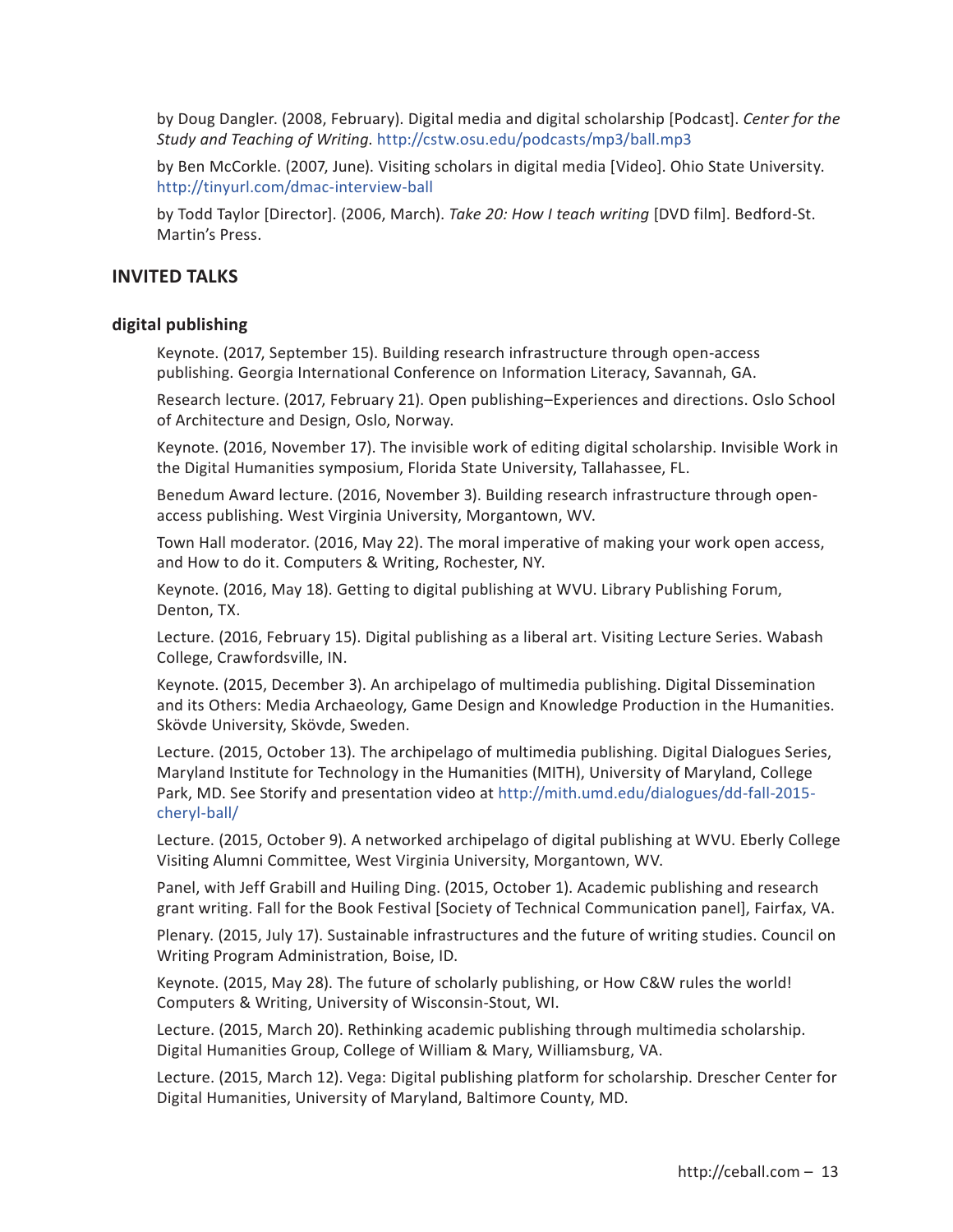Lecture. (2014, October 27). Digital rhetoric and design. Rhetoric@Davis, University of California-Davis, Davis, CA.

Keynote. (2014, March 3). Kairos and boutique data in writing studies. Meryl Hearst Lecture Series in Digital Culture. University of Northern Iowa, Cedar Falls, IA.

Lecture. (2014, February 25). The kairos of scholarly multimedia. Norsktidskrifting [Norwegian research publications council], Literatur Huset, Oslo, Norway.

Keynote. (2014, February 17). Scholarly multimedia and the editorial process. Formakademiske [scholarly journal in design] editorial board meeting, Oslo and Akershus University College, Oslo, Norway.

Lecture. (2013. December 12). The futures of scholarly publishing. University of Foggia, Foggia, Italy.

Keynote. (2013, May 30). Boutique data in writing studies. Technical Communication and Rhetoric PhD Maymester, Texas Tech University, Lubbock, TX.

Lecture. (2010, Nov. 1). Editing digital media journals. Publications Unit Professional Speaker Series, Illinois State University, Normal, IL.

Panel, with Katherine Ellison. (2009, April 29). Editing online journals. Publications Unit Professional Speaker Series, Illinois State University, Normal, IL.

Presentation. (2010, November 5). What is publishing studies? English Studies Symposium, Illinois State University, Normal, IL.

Plenary Roundtable, with Clifford Lynch, Brett Bobley, and Bob Stein. (2010, April 21). What's next in the digital university? Digital University: Power, Publishing, Authority and Community in the 21st Century, CUNY Graduate Center, New York, NY. Available: http://digitaluniversity. gc.cuny.edu/videos/

Presentation, with Kristine Blair. (2009, October 23). Publishing 2.0: New rules for new scholars. English Department, New Mexico State University, Las Cruces, NM.

Presentation. (2009, October 13). The aesthetics of editing digital media scholarship: A look at *Kairos*. Online Research Mediation & the Arts. Oslo School of Architecture and Design, Oslo, Norway.

#### **scholarly multimedia**

Lecture + workshop. (2017, September 18). What is your project?: Creating research questions from existing work that are suitable for multimedia scholarship. Emory Center for Digital Scholarship, Emory University, Atlanta, GA.

Lecture. (2017, February 13). The radical rhetoric of scholarly multimedia. English Department, Texas A&M University, College Station, TX.

Lecture. (2014, September 25). Assessing scholarly multimedia: An editorial pedagogical approach. Writing Program, Syracuse University, Syracuse, NY.

Lecture. (2014, September 11). Making the case for scholarly multimedia. CUNY Digital Humanities Initiative and Graduate Center Composition Community, CUNY Graduate Center, New York, NY.

Lecture. (2014, May 28). The kairos of scholarly multimedia: Peer-review and design-editing webtexts. SISCO Rhetoric Research Group, University of Oslo, Oslo, Norway.

Lecture. (2013, December 6). The mixed genres of *Kairos* webtexts. Department of Media and Communication, University of Oslo, Norway.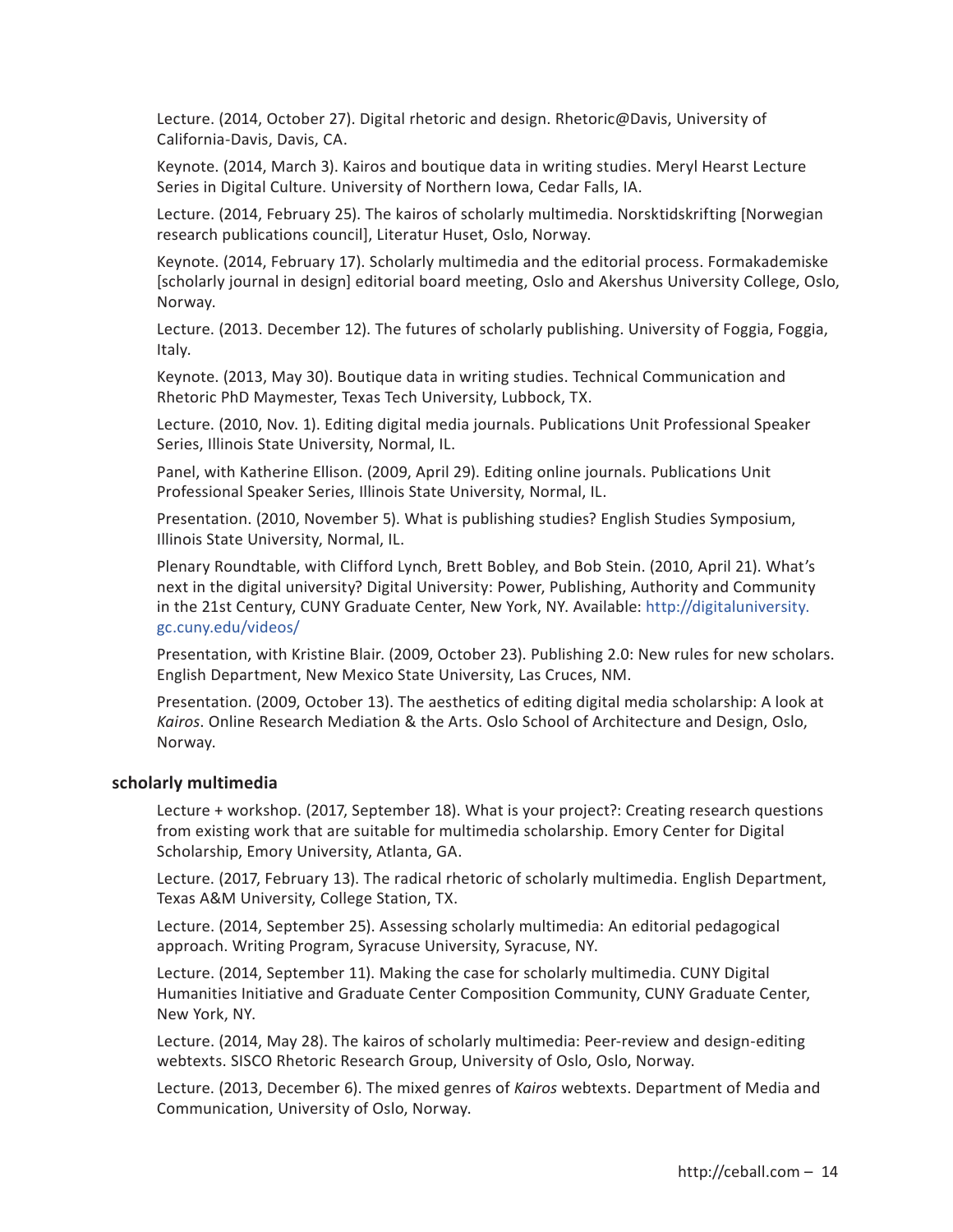Lecture. (2013, November 20). The kairos of scholarly multimedia: Examining the history of webtexts through metadata. Blekinge Museum, Karlskrona, Sweden.

Plenary roundtable. (2012, May 20). Town Hall: 7 deadly design sins: The role of design in new media composition. Computers and Writing, Raleigh, NC.

Lecture. (2012, April 13). Scholarly and sexy: New media in the humanities. Texas Christian University, Fort Worth, TX.

Keynote. (2012, March 10). Assessment practices for digital media. Pacific Rim Conference on Literature and Rhetoric, University of Alaska, Anchorage, AL.

Presentation. (2012, March 3). Webtexts: The future of SOTL scholarship? Center for Teaching, Learning, and Technology SOTL workshop, Illinois State University, Normal, IL.

Lecture. (2010, December 14). Assessing scholarly multimedia by undergraduates and faculty. University of Bergen, Bergen, Norway.

Moderator. (2010, May 21). Town Hall: Seeking tenure and promotion in virtual worlds: Articulating the contemporary context of new media scholarship. Computers & Writing, West Lafayette, IN.

Lecture. (2010, February 4). Evaluating and assessing digital scholarship for teaching and research. Studio for New Media, Iowa State University, Ames, IA.

Lecture. (2009, December 4). The contestation of multimodality. Visual Culture Colloquium, Illinois State University, Normal, IL.

Plenary Roundtable. (2009, June 21). Town Hall: Ubiquitous and sustainable computing:  $\omega$ School @ Work @ Play. Computers & Writing, University of California–Davis, CA.

Lecture. (2008, November 10). Scholarship, art, or fun?!: Interdisciplinary perspectives on digital publications. Miami University, Oxford, OH.

Plenary roundtable. (2008, October 18). The new work of composing. Thomas R. Watson Conference on Rhetoric and Composition, University of Louisville, Louisville, KY.

Plenary, with Kristine Blair. (2008, April 2). Digital scholarship and the future of composition studies: A call to action. Research Network Forum, Conference on College Composition and Communication, New Orleans, LA.

Visiting Scholar Lecture. (2008, February 1). What's the point of new media? Evaluating transitional, digital scholarship. English Department, Ohio State University, Columbus, OH.

Lecture. (2008, January 25). What's the point of new media? Evaluating transitional, digital scholarship. Digital Literacies Group, University of Illinois, Urbana-Champaign, IL.

Plenary roundtable. (2004, June 13). Town Hall: Scholarship in digital spaces. Computers & Writing, Honolulu, HI.

#### **editorial pedagogy**

Lecture. (2016, April 6). Teaching multimodal assignments through an editorial pedagogy. University of Rochester, Rochester, NY.

Keynote. (2016, April 29). Designing peer review for digital media instruction. Writing on the Range conference, University of Denver, Denver, CO.

Lecture. (2015, October 22). Teaching multimodal assignments through an editorial pedagogy. Moravian College, Bethleham, PA.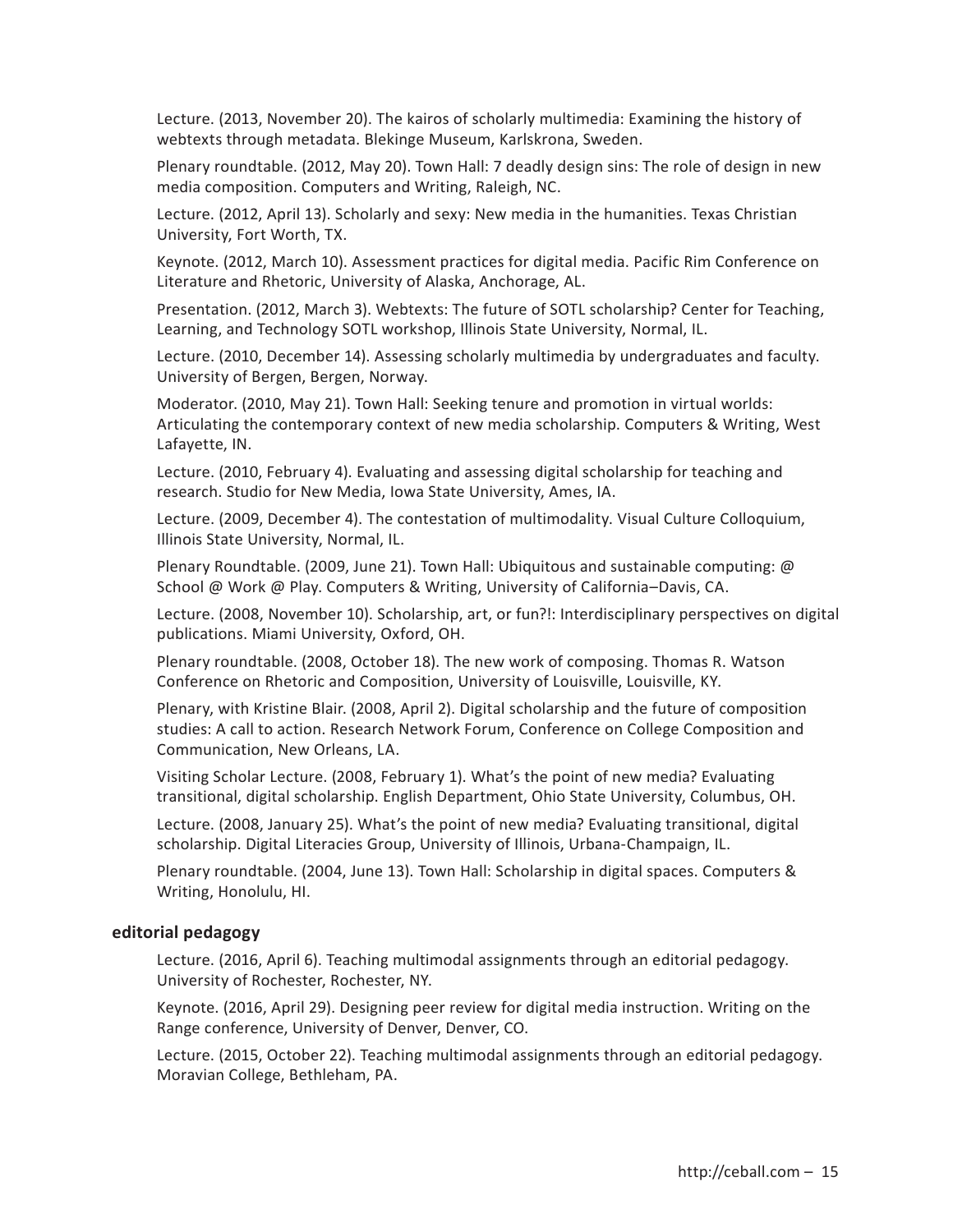Lecture. (2014, May 9). Teaching multimodal composition through scholarly peer review and academic publishing. Division of Language and Communication, Chalmers University, Gothenberg, Sweden.

Lecture. (2013, October 22). Teaching, writing, mentoring, publishing: Editorial pedagogy and multimodal composition. Utvecklingskonferens 13, Lund University, Lund, Sweden.

Lecture. (2013, April 3). Rhetoric and the kairos of digital humanities. English Department, Florida International University, Miami, FL.

Lecture. (2012, October 8). Assessing scholarly multimedia: An editorial pedagogical approach. Virginia Polytechnic and State University, Blacksburg, VA.

Keynote. (2012, April 21). Adapting scholarly peer-review for student workshops (and vice versa!). National Association of Communication Centers, Richmond, KY.

Keynote. (2012, April 18). Revise and resubmit is the new A: An editorial pedagogy for multimodal composition. Allerton English Articulation Conference, Monticello, IL.

Keynote. (2012, February 3). Editing = mentoring = teaching. Digital Media Symposium, University of Wyoming, Laramie, WY.

Lecture. (2011, September 1). Revise and resubmit is the new A: An editorial pedagogy for multimodal composition. Rhetoric Society of America Student Chapter, Washington State University, Pullman, WA.

Plenary. (2011, August 18). Revise and resubmit is the new A: An editorial pedagogy for multimodal composition. SIGET VI (International Symposium on Genres and Texts). Natal, Brazil.

Keynote. (2011, April 22). R&R is the new A: Integrating multimodality into composition curricula. Writing Takes Place: Situating Student Writing with 21st Century Literacies Symposium, Mesa, AZ.

#### **multimodal composition**

Lecture + workshops. (2017, September 28–29). Implementing multimodal composition into your writing-intensive course assignments. University of Southern Maine, Orono, ME.

Lecture. (2017, August 28). Teaching argument-based writing through multimedia. Washington & Lee University, Lexington, VA.

Lecture. (2017, February 13). How I teach multimodal composition. English Department, Texas A&M University, College Station, TX.

Lecture. (2015, August 27). The big tent of multimodal composition. Virginia Commonwealth University, Richmond, VA.

Keynote, with Kristin Arola and Jennifer Sheppard. (2014, October 24). Assigning and assessing multimodal compositions. Macmillan Higher Education webinar [online].

Keynote. (2014, September 26). Multimodal composition: Rethinking writing as designing. SUNY COW [Council on Writing] conference. Onandaga Community College, Syracuse, NY.

Keynote. (2014, February 28). Teaching, writing, mentoring, publishing: Editorial pedagogy and multimodal composition. Virginia Peck Composition Speaker Series, Middle Tennessee State University, Murfreesboro, TN.

Keynote, with Kristin Arola and Jennifer Sheppard. (2013, April 12). Multimodality as a frame for individual and institutional change. Writing Assessment Symposium, Georgia Tech, Atlanta, GA.

Keynote. (2010, May 24). Introduction to multimodal composition. Writing MAD (Multimodal Arguments Decoded). Colorado State University, Fort Collins, CO.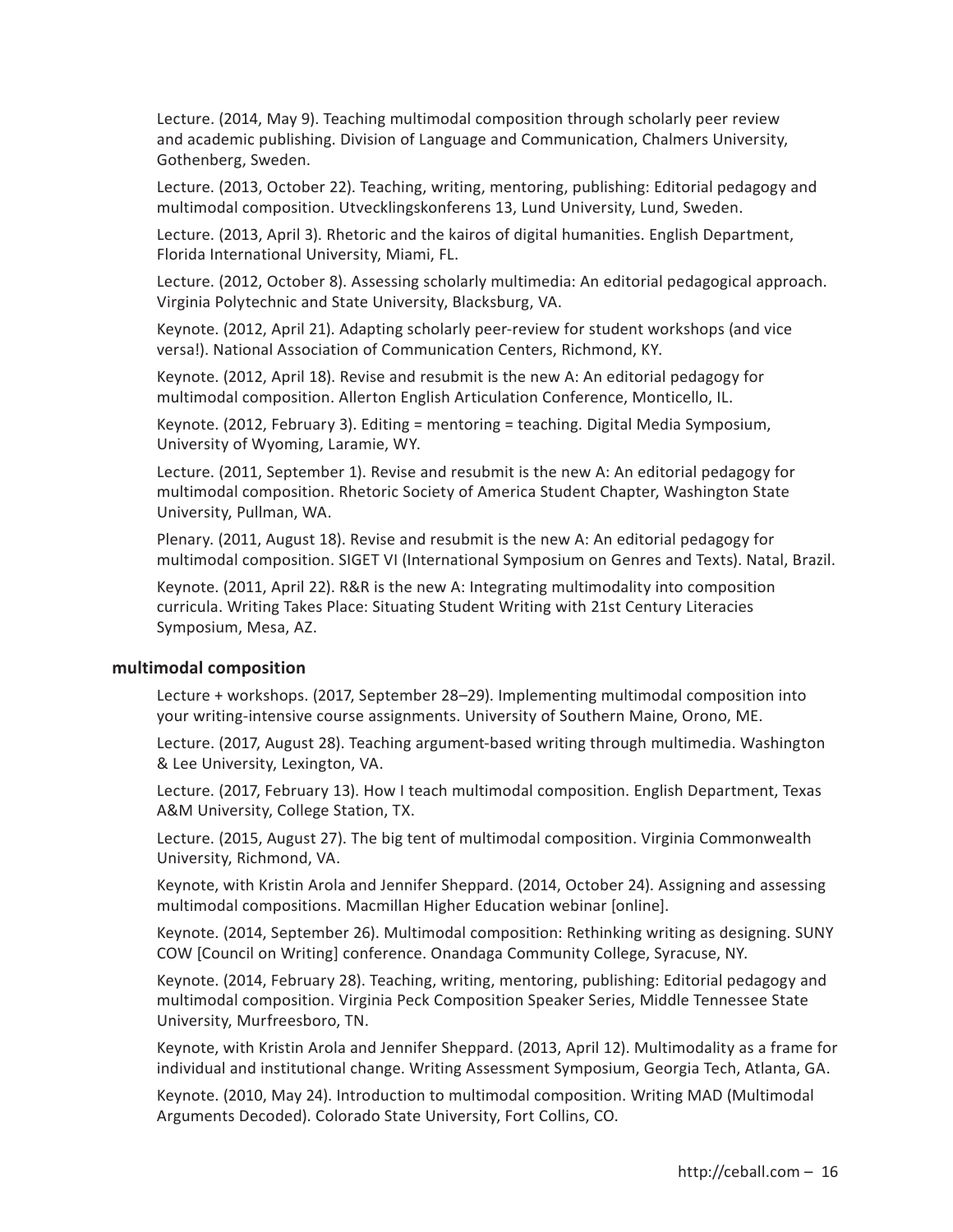Roundtable. (2010, February 22). Teaching multimodal literacies. Illinois Wesleyan Univerity, Bloomington, IL.

Keynote. (2010, February 20). Teaching scholarly multimedia. Digital Media in a Social World conference, Columbus, OH.

Keynote. (2010, February 11). Visual and multimodal literacy in English Studies. Illinois Central College, Peoria, IL.

Roundtable. (2009, January 29). Beyond the ten-page paper: Digital assignments. Teacher Excellence Series, Illinois State University, Normal, IL.

Lecture. (2007, October 11). What's new in rhetoric and composition?: New media studies. Writing Program Professional Development Event, Illinois State University, Normal, IL.

Keynote. (2007, March 31). Combining academic and aesthetic practices in new media. Jacobson Symposium in Teaching with Technology, Creighton University, Omaha, NE.

Lecture/Workshop. (2006, February 7). New medi-ack! Considering technology-rich texts in a writing curriculum. English Department, Kent State University, Kent, OH.

Lecture. (2006, January 12). What if?: New media for a new university. Faculty Forum. Logan, UT.

Lecture. (2005, November 18). The state of multimodal composition pedagogies. Text, Image, Networks, and Culture Group, Virginia Commonwealth University, Richmond, VA.

Lecture/Workshop, with Kristin L. Arola. (2004, April 2). Visual exercises for composition classrooms. Northern Illinois University, DeKalb, IL.

Lecture. (2002, April 23). Teaching 'Revisions: Oral, Written and Visual Communication' in general education. Thursday Night TechRhet MOO, Connections MOO.

#### **professionalization**

Town Hall moderator. (2017, June 2). Caring for the Future: Initiatives for further inclusion in Computers and Writing. Computers & Writing, Findlay, OH.

Invited panelist. (2016, October 7). Pathways to tech with a liberal arts degree. West Virginia Women and Technology Conference, Canaan Valley, WV.

Keynote. (2016, June 16). Negotiating gender, feminism, and design research. WONDER: Gender and the practicalities of design research symposium. Oslo, Norway.

Town Hall moderator. (2016, May 20). Recovering pasts for the future. Computers & Writing, Rochester, NY.

Keynote. (2016, February 11). A life online: Personal vs. professional persona in portfolios, social media, and other online public fora. Visiting Scholar All-Campus Address, Findlay University, Findlay, OH.

Guest speaker. (2015, November 16). Department of English (Program in Composition, Literacy, Pedagogy, and Rhetoric), University of Pittsburgh, PA.

Lecture. (2015, September 18). Exploring two decades of evaluating digital scholarship for tenure and promotion (in the humanities). Brown University Library, Providence, RI.

Keynote. (2015, February 5). The asymptotic relationship between digital humanities and computers and writing. Emory University Writing Program lecture series, Atlanta, GA. Video available at https://www.youtube.com/watch?v=Xw1-wgUaBII

Lecture. (2014, December 8). What are the digital humanities? CLIR [Council on Library and Information Resources] Fellow Symposium, CNI conference, Washington, D.C.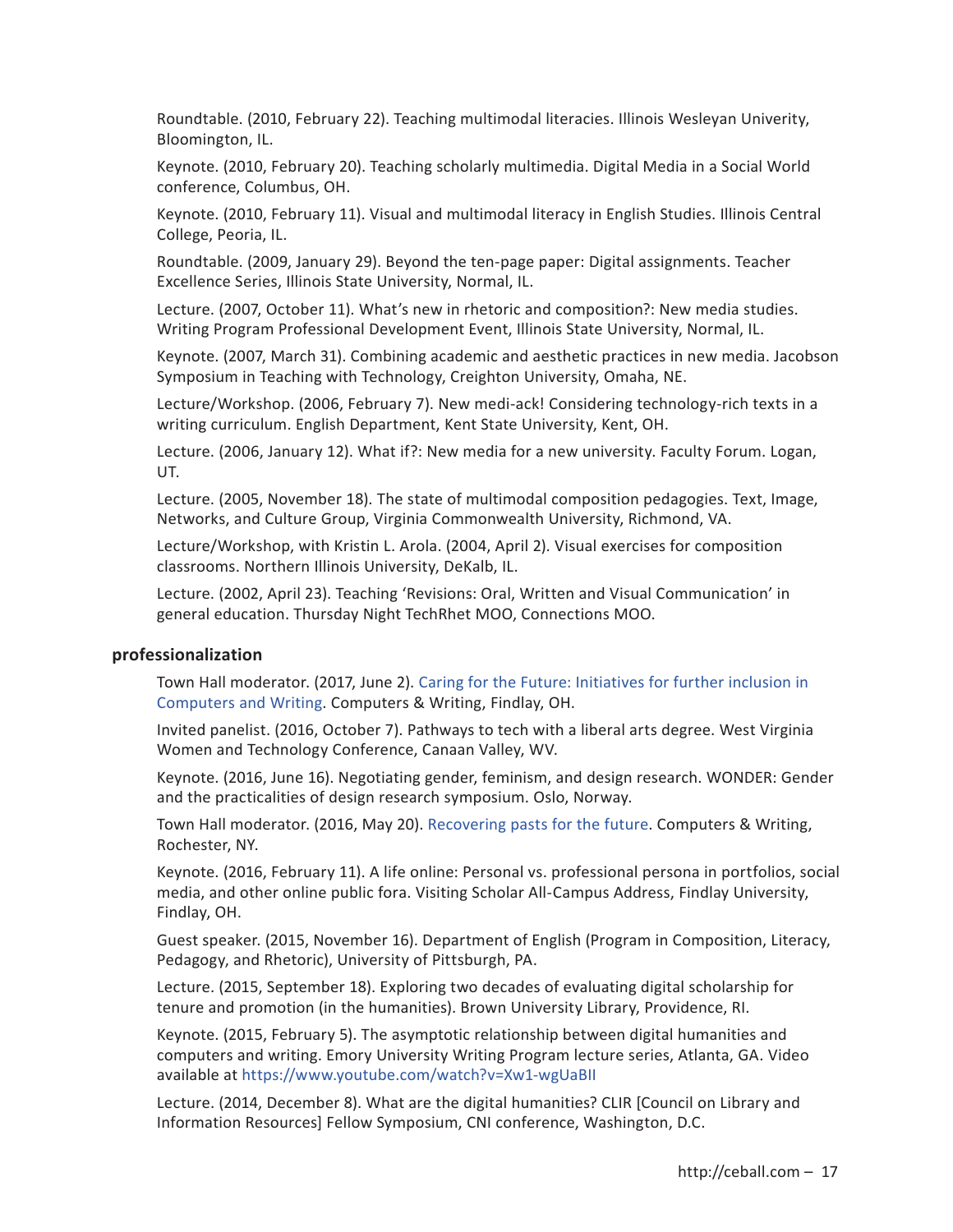Plenary. (2014, October 20). Counting digital scholarship. C21 Symposium, University of Milwaukee, WI.

Roundtable. (2011, September 16). The first-year faculty experience. College of Arts and Sciences Mentoring Program, Illinois State University, Normal, IL.

Lecture. (2011, September 8). Being shameless: Professional self-promotion for the academic job market (and tenure). Indiana University, Bloomington, IN.

Plenary roundtable. (2011, May 21). Town Hall: Are you a digital humanist? Computers & Writing, Ann Arbor, MI.

Roundtable Speaker. (2011, April 6). Writing proposals and getting grants [CCCC Research Committee Special Session]. Conference on College Composition and Communication, Atlanta, GA.

Roundtable. (2011, February 24). Getting tenure at ISU. College of Arts and Sciences Mentoring Program, Illinois State University, Normal, IL.

Lecture. (2010, November 5). The Institutional Review Board (IRB) process at ISU. Grad Forum (English Department), Illinois State University, Normal, IL.

Roundtable. (2010, August 16). The successful researcher. New Faculty Orientation, Illinois State University, Normal, IL.

Roundtable. (2009, April 17). Writing for publication. College of Arts and Sciences Faculty Mentoring Session. Illinois State University, Normal, IL.

Lecture. (2009, April 2). Doing your own P.R.: Developing online faculty and staff portfolios to disseminate teaching, research, and service activity. The University of Findlay, Findlay, OH.

Roundtable. (2007, October 19). How to get published? Graduate Forum, Department of English. Illinois State University, Normal, IL.

Roundtable. (2007, October 6). Preparing for graduate school. MUSE Undergraduate Literary Studies Conference, Illinois Wesleyan University, Bloomington, IL.

Keynote, with Cynthia Selfe, Fred Kemp, & James Inman. (2006, February 18). What defines computers and writing as a discipline? Computers & Writing Online. MOO transcript: http:// english.ttu.edu/cw/CWO2006/Archive/Key.htm

## **electronic literature**

Lecture. (2011, May 12). Digital assignments in literature classes. Graduate Literature Association, Illinois State University, Normal, IL.

Lecture/Workshop. (2006, February 7). New medi-ack! Considering technology-rich texts in a literature curriculum. English Department, Kent State University, Kent, OH.

Lecture. (2002, October 10). What is new media poetry? Loras College, Dubuque, IA.

# **CONFERENCE PRESENTATIONS**

# **digital publishing/scholarly multimedia**

(2017, October 24). Publishing pedagogy with students in a library publishing unit. Digital Library Federation. Pittsburgh, PA.

(2017, June 16). Designing research infrastructures for open-access publishing. NorDes 2017 Conference. Oslo, Norway. Proceedings available: http://www.nordes.org/nordes2017/ programme/index.html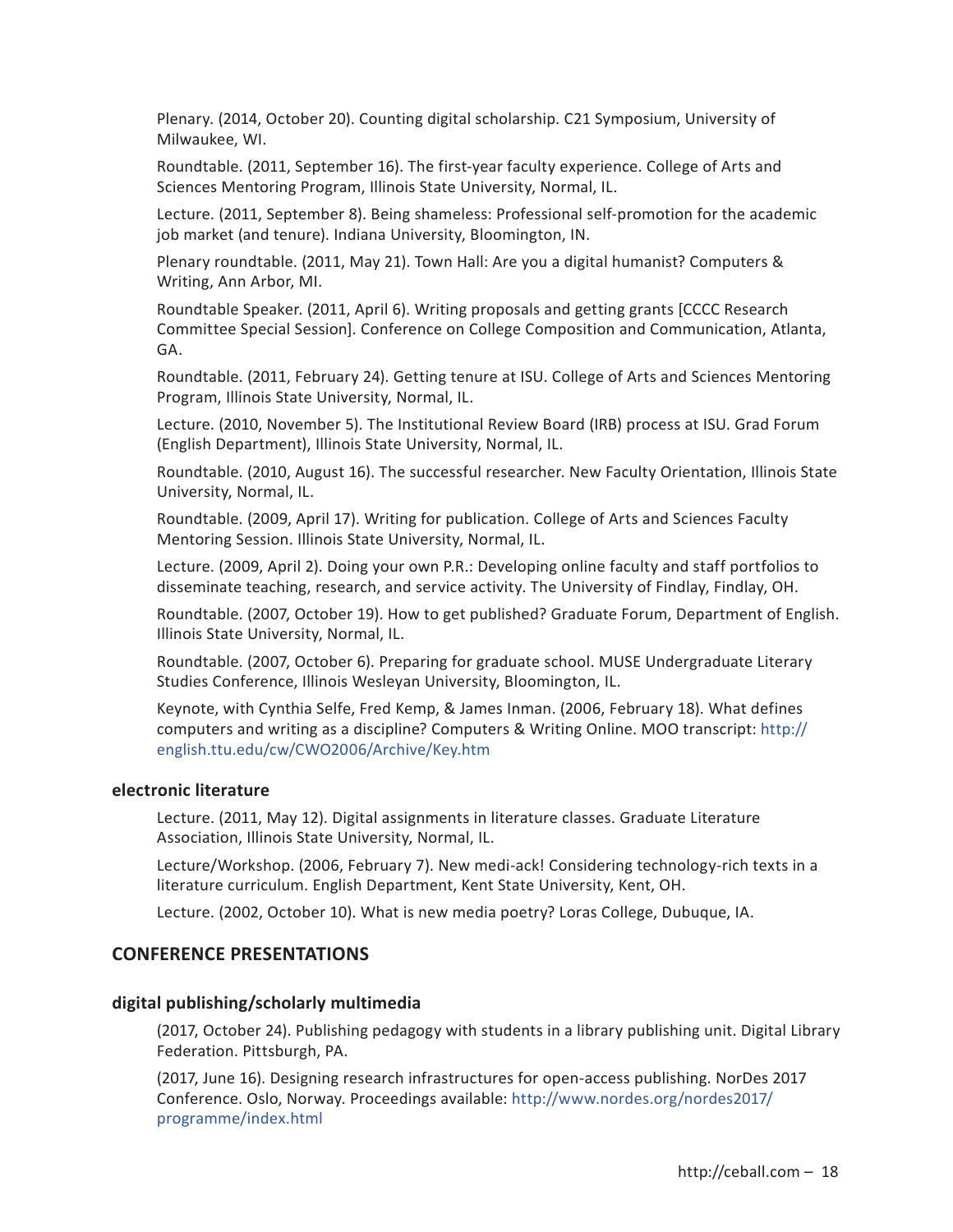Roundtable. (2017, March 22). Peer review, Part 2: Library publishing and emerging models. Library Publishing Forum, Baltimore, MD.

(2017, March 16). Banding together with Vega: Independent journal and press partnerships. Conference on College Composition and Communication, Portland, OR. [Snow cancellation; Douglas Eyman presented for me.]

(2017, January 6). That's not how scholarship works: Exploring the process of multimodal critical making. Modern Language Association, Philadelphia, PA.

(2016, November 8). Vega, an academic publishing platform [Snapshot]. Digital Library Federation Forum, Milwaukee, WI.

(2016, August 11). Vega and the DPI: A case study of digital publishing at WVU. IFLA [International Federation of Library Associations] 2016 Satellite Meeting: Libraries as Publishers, Ann Arbor, MI.

with Lydia Welker. (2016, May 21). Digital publishing projects and a pedagogy of professionalization. Computers & Writing, Rochester, NY.

(2015, September 23). A networked archipelago of digital publishing at WVU. Department of English Faculty Colloquium, West Virginia University, Morgantown, WV.

(2015, August 7). The ends of publishing: Vega, an academic publishing platform. Electronic Literature Organization conference, Bergen, Norway.

(2014, July 22). *Kairos: A Journal of Rhetoric, Technology, and Pedagogy* and its digital preservation strategies. Digital Preservation conference, Washington, D.C.

(2014, June 17). Designed research: Publishing designs as scholarship. Design Research Society, Umeå, Sweden.

(2014, June 7). A roundshop on rhetoric.io. Computers & Writing, Pullman, WA.

(2014, February 22). Fostering scholarly communities [through online publishing]. International Writing Research Across Borders conference, Paris, France.

(2013, June 9). Preservation & access for scholarly multimedia. Computers & Writing, Frostburg, MD.

Roundtable. (2013, June 7). Futures of computers and writing: Publishing. Computers & Writing, Frostburg, MD.

with Douglas Eyman. (2013, February 15). Networked humanities scholarship, or the life of *Kairos*. Networked Humanities Conference, University of Kentucky, Lexington, KY.

(2012, March 22). The mid-life (crisis?) of Kairos: Caring for the health and welfare of openaccess digital media publishing. Conference on College Composition and Communication, St. Louis, MO.

(2012, January 5). The future of peer review in scholarly multimedia. Modern Language Association, Seattle, WA.

(2011, September 27). Kairos and multimedia digital scholarship: The need for better publishing tools. The Public Knowledge Project (PKP) Conference, Berlin, Germany.

(2011, July 19). Learning through leading: Digital media scholarly publishing [Poster]. New Media Consortium, Madison, WI.

(2011, April 9). The old, the new, and the productive tension between: Situating and editing The New Work of Composing. Conference on College Composition and Communication, Atlanta, GA.

(2009, December 28). Value added: The shape of the e-journal. Modern Language Association, Philadelphia, PA.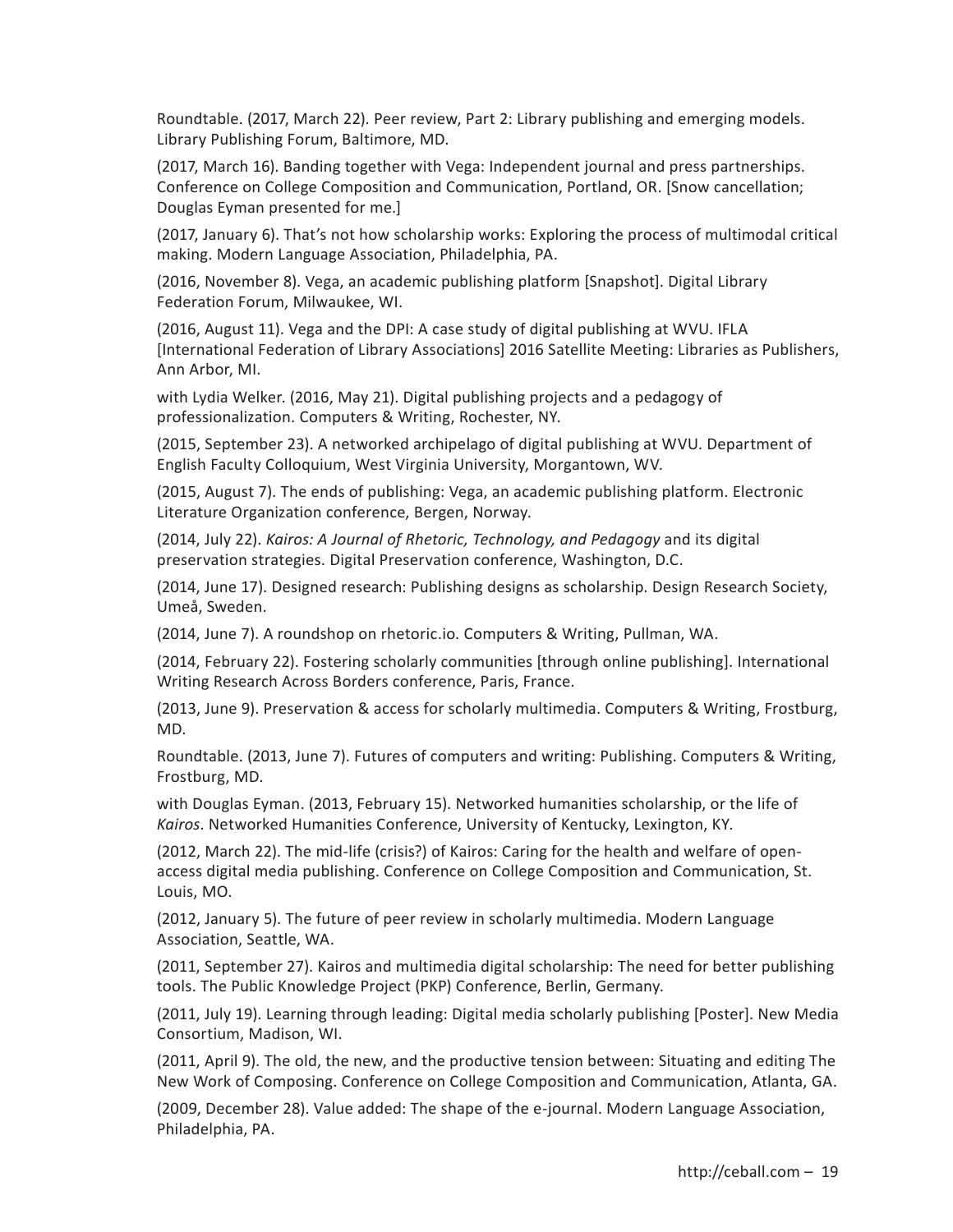(2006, May 27). Editing scholarship in a new media age. Computers & Writing, Lubbock, TX. scholarly multimedia

(2011, October 21). The challenges of publishing webtexts. International Society for the Scholarship of Teaching and Learning, Milwaukee, WI.

(2011, January 8). Digital media scholarship: Innovation or insanity? Modern Language Association, Los Angeles, CA.

(2010, May). Un/defining genres in digital scholarship. Computers & Writing, West Lafayette, IN.

(2010, May). Digital media assessment criteria for tenure and promotion purposes [Poster]. Computers & Writing, West Lafayette, IN.

(2009, March 12). B-Movie virgin sacrifice: Digital scholarship in a print-tenure world. Conference on College Composition and Communication, San Francisco, CA.

(2009, January 7). The both/and of faculty, undergraduate digital scholarship. Symposium on Teaching and Learning, Normal, IL.

Roundtable. (2008, December 30). What is rhetoric research? Modern Language Association, San Francisco, CA.

Respondent. (2008, October 17). Designing digital scholarship (and having it count): A case built on three perspectives. Thomas R. Watson Conference on Rhetoric and Composition, University of Louisville, Louisville, KY.

Invited Panel. (2008, October 16). Digital scholarship roundtable. Thomas R. Watson Conference on Rhetoric and Composition, University of Louisville, Louisville, KY.

(2008, May 23). New media scholarship: Taxonomies, heuristics, and strategies to connect authors, editors, departments, and tenure committees. Computers & Writing, Athens, GA.

(2008, April 4). Peer review in new media: An evaluation as example for tenure and promotion committees. Conference on College Composition and Communication, New Orleans, LA.

(2006, July). Multimodal composition practices: Overviews and impacts on tenure and promotion. Virtual Reality & Real Life (VR@RL) Conference. Online.

(2004, March 25). Strong stories in digital scholarship: How time, tenure, and technology impact new and nontenured faculty members. Conference on College Composition and Communication, San Antonio, TX.

(2003, December 27). Show, not tell: The value of new media scholarship. Modern Language Association, San Diego, CA.

(2003, May 24). Pleasuring the text: The value of aesthetics in new media scholarship. Computers & Writing, West Lafayette, IN.

(2003, March 19). New media poetics: The 'aah' of online texts. Conference on College Composition and Communication, New York, NY.

(2002, May 18). Tell me a different story: Composing and evaluating new media. Computers & Writing, Normal, IL.

#### **editorial pedagogy**

with Tim Anstey. (2015, June 17). Creating a writing curriculum for an architecture and design doctoral program. European Association for Teachers of Academic Writing, Tallin, Estonia.

(2012, August 22). Multimodal peer review in writing classes and scholarly journals. 6th International Conference on Multimodality, Institute of Education, London, UK.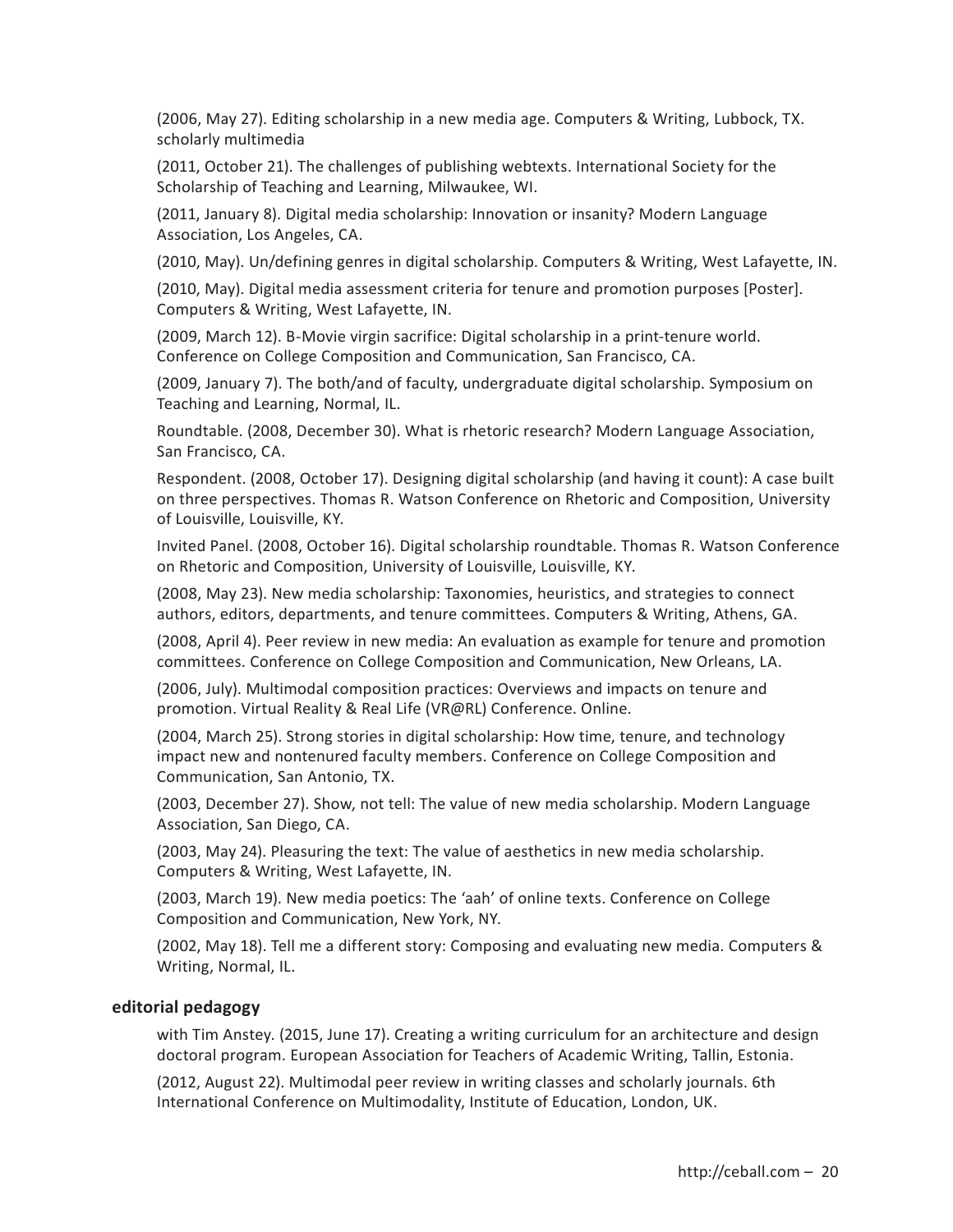(2012, May 19). Professional tip of the day: Performing an editorial pedagogy makes you a better teacher-editor. Computers & Writing, Raleigh, NC.

## **multimodal composition**

with Kristin Arola & Jennifer Sheppard. (2014, June 8). A roundshop on teaching with *Writer/ Designer: A Guide to Multimodal Projects*. Computers & Writing, Pullman, WA.

(2010, October 23). Making multimodal projects: Integrating digital rhetorics and literacies across the curriculum. Western States Rhetoric and Literacy Conference, Las Cruces, NM.

(2010, September 4). Teaching undergraduates to compose and assess scholarly multimedia. Colloque Littéracies Universitaires/Academic Literacies Conference, Lille 3, Lille, France.

(2009, June 20). 'When we ask ourselves these questions, what will our answers be?': Sustainable teaching and learning through co-directed undergraduate and faculty digital scholarship. Computers & Writing, University of California–Davis, Davis, CA.

(2007, October 20). Bridging the comp/lit split with new media. The Purpose(s) of English: A Conference on the Future of English Studies, University of Illinois, Springfield, IL.

(2006, October 21). Report on a CCCC-sponsored survey of multimodal composition practices (But where are the two-year schools?). TYCA-West, Park City, UT.

(2006, October 13). The role of new media in student narratives. Thomas R. Watson Conference on Rhetoric and Composition, University of Louisville, Louisville, KY.

(2006, May 26). A survey of multimodal composition practices: Report on a CCCC Research Initiative Grant. Computers & Writing, Lubbock, TX.

(2006, March 23). Revisiting the usefulness of current multimodal and new media theories. Conference on College Composition and Communication, Chicago, IL.

(2005, September 7). Trans-cultural multimedia production in an English classroom. Conference of Open Source Learning and Instructional Technology, Logan, UT.

(2005, June 17). Hackers, schmoozers, and wonder: Rhetoric, technology, and aesthetics in new media spaces. Computers & Writing, Palo Alto, CA.

(2005, March 19). Throwing teachers over the top rope: The status of new media pedagogy in composition studies. Conference on College Composition and Communication, San Francisco, CA.

(2004, June 12). Designing knowledge: Teaching new media texts. Computers & Writing, Honolulu, HI.

(2003, November 15). E/merging principles: Design knowledges and learning to read new media texts. Conference on Digital Literacy and New Media, Detroit, MI.

(2003, May 5–9). New media now: What and how. Computers and Writing Online [asynchronous discussion].

(2002, April 26). Not without new media: Classroom approaches to the visual and interactive aspects of new media texts. Cyberculture Working Group, College Park, MD.

(2002, March 22). A techno(rhetorician's) mix: Sampling graduate student work with technology. Computer Connection Forum, Conference on College Composition and Communication, Chicago, IL.

(2001, May 17). Cutting up in class: Using hypermedia elements to teach composition. Computers & Writing, Muncie, IN.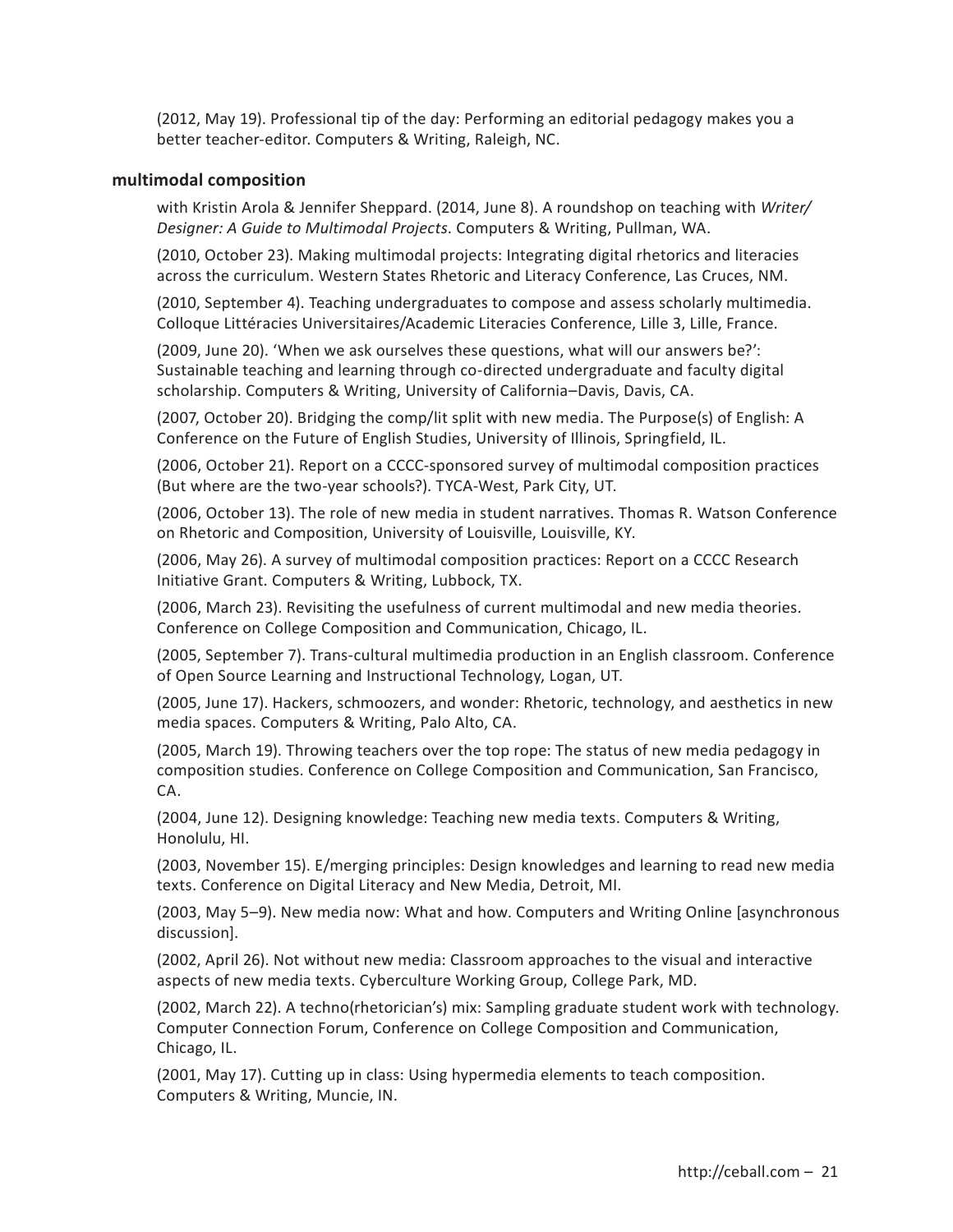(1999, October 2). Reading and writing in hypertext. Central New York Conference on Language and Literature, Cortland, NY.

#### **professionalization**

Moderator/Chair. (2017, June). Caring for the future: Initiatives for further inclusion in Computers and Writing. Computers & Writing, Findlay, OH.

(2016, April 6). The scholarship of teaching and learning in design education. Research Meeting, Oslo School of Architecture and Design, Oslo, Norway.

Panel. (2016, January 8). Journal editing 101: An introduction to the role of the editorial team [CELJ-sponsored session]. Modern Language Association, Austin, TX.

Chair. (2016, January 7). Graduate student writing pedagogies. Modern Language Association, Austin, TX.

Panel. (2015, January 9). A new kind of work: Articulating and evaluating excellence in digital scholarship. Modern Language Association, Vancouver, Canada.

Panel. (2015, January 9). Reorganizing the MLA: Making more room for rhetoric, composition, and writing studies. Modern Language Association, Vancouver, Canada.

Roundtable. (2013, January 6). How I have changed my mind as a scholar–teacher of writing. Modern Language Association, Boston, MA.

Roundtable. (2010, March 17). Mentoring electronically and from a distance. Coalition of Women Scholars. Conference on College Composition and Communication, Louisville, KY.

(2007, May 18). How to get published in an online journal: An editors' roundtable. Computers & Writing, Detroit, MI.

(2006, May 26). First year out: Time- and face-management tips for junior faculty members. Computers & Writing, Lubbock, TX.

(2005, October 21). Designing educational spaces for students and colleagues. Council on Programs in Technical and Scientific Communication, Lubbock, TX.

(2002, March 23). Preparing Future Faculty at Michigan Technological University. Conference on College Composition and Communication, Chicago, IL.

(2001, November 16). Communities in Preparing Future Faculty programs. National Council of Teachers of English Convention, Baltimore, MD.

(2000, April 14). Electronic theses and dissertations at VCU. Graduate Research Symposium, Richmond, VA.

(2000, March 17). Managing a hypermedia thesis. Third International Symposium on Electronic Theses and Dissertations, St. Petersburg, FL.

# **electronic literature**

(2003, March 8). Teaching and reading new media poetry. Associated Writing Programs Conference, Baltimore, MD.

(2001, October 13). New media poetics and non/narrative structure. Internet Research 2.0, Association of Internet Researchers Conference, Minneapolis, MN.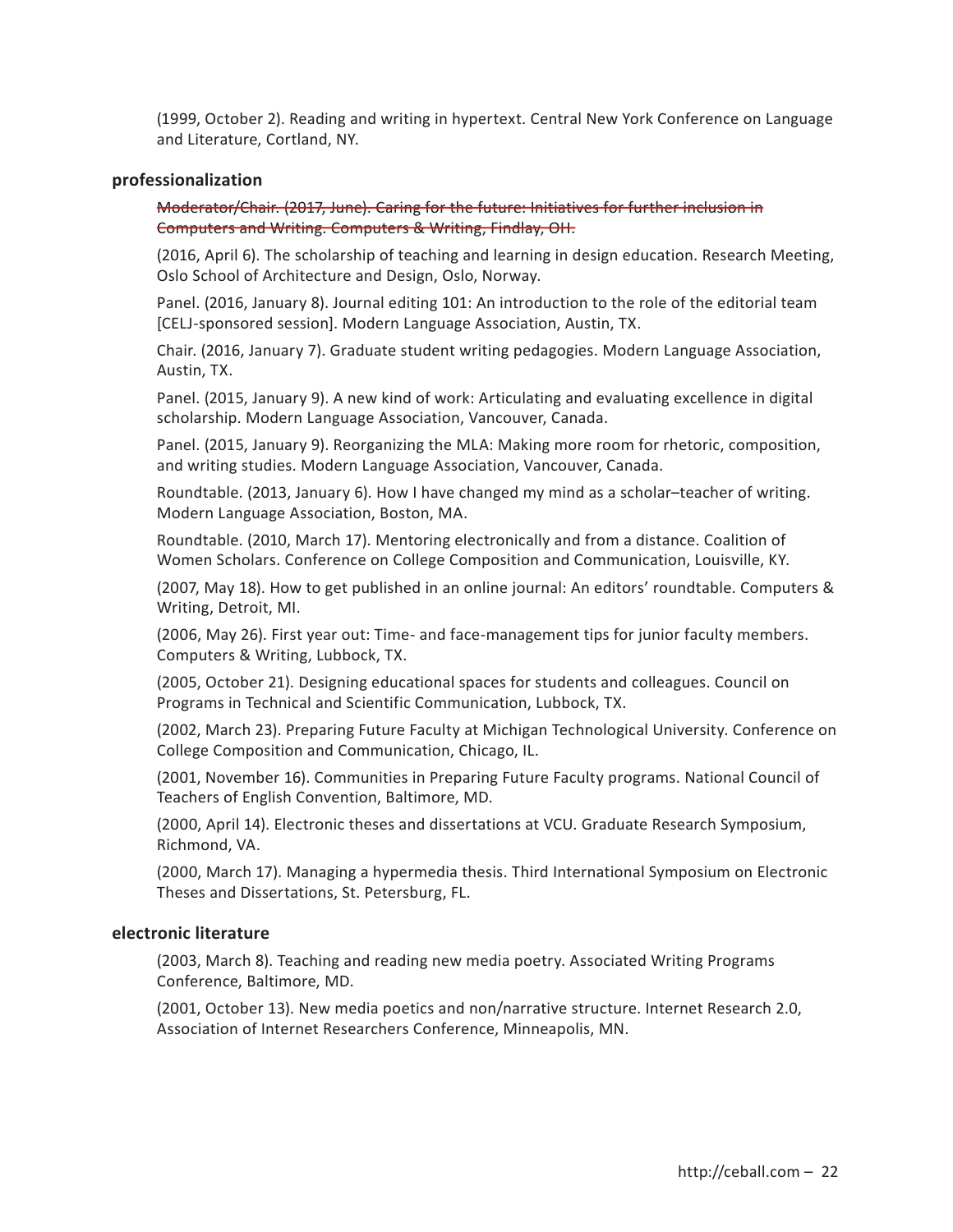# **TEACHING**

# **West Virginia University (2014–present)**

- English 302: Editing
- English 303: Multimedia Authoring
- English 602: Editing
- English 636: Special Topics: Access/ibility in Digital Publishing (Summer 2015)
- English 606: Humanities Computing (assisted Dr. Brian Ballentine, Spring 2016)

# **Oslo School of Architecture and Design (2013–present)**

• PhD School: Apparatus (thesis proposal and writing-for-publication course)

# **Illinois State University (2007–13)**

- English 239: Multimodal Composition (was English 289.33)
- English 246: Advanced Exposition: Audio Essays
- English 353: Technical Editing
- English 350: Visible Rhetoric/Document Design
- English 356: Proposal Writing in the Arts and Humanities (online)
- English 354: Professional Publishing in Theory & Practice
- English 402: Teaching Composition
- English 467: Technology and English Studies
- English 495: Multimodal Theory & Pedagogy
- English 510: Seminar in English Studies Pedagogy

# **Utah State University (2004–07)**

- English 3040: Perspectives on Writing & Rhetoric
	- » Beyond the Word, Designing Multimodal Communication
	- » Digital Narratives
	- » Hypertext, Hypermedia, & New Media Texts
- English 3410: Professional Writing Technologies
- English 5420: Publication Production
- English 5430: Professional Writing Capstone
- English 6890: Studies in Writing & Rhetoric: Literary Hypertext (online)
- English 6/7400: Advanced Editing: Multimedia Texts (online)
- English 6/7480: Seminar in Technology & Writing
	- » Composition in/for a Digital Age
	- » Teaching Writing with Technology (online)

# **Michigan Technological University (2000–04)**

- UN 2001: Revisions: Oral, Written, & Visual Communication
- HU 2110: Introduction to Creative Writing: Avant-Garde and New Media Poetics
- HU 2650: Introduction to Web Design
- HU 3630: Publications & Information Management
- HU 3654: Visual Media Analysis (assisted Dr. Diana George)
- HU 6001: Computers in Writing-Intensive Classrooms (assisted Dr. Cynthia Selfe)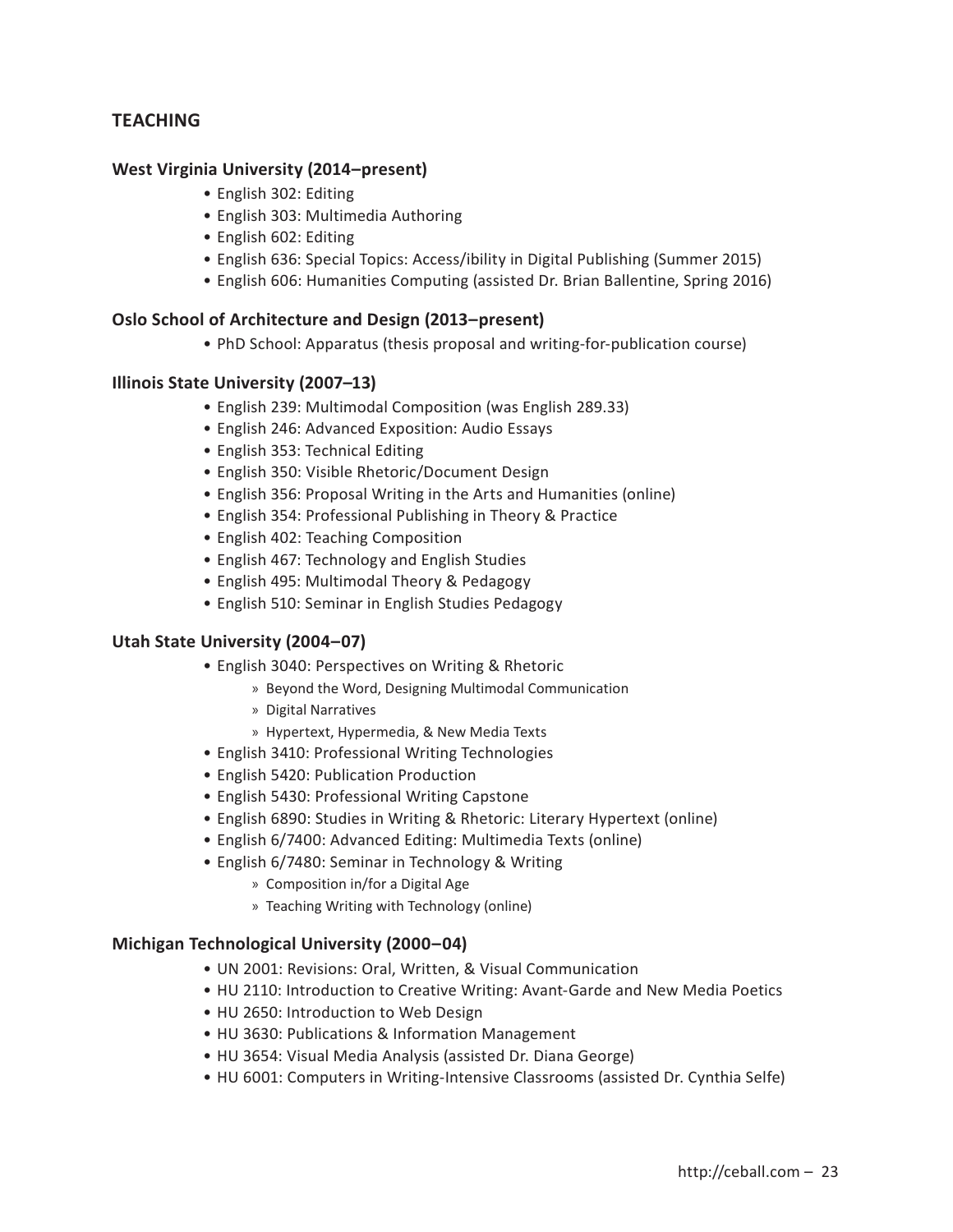# **Virginia Commonwealth University (1997–2000)**

- English 101: Composition & Rhetoric I: The Art of the Personal Essay
- English 200: Composition & Rhetoric II: The Craft of the Researched Essay
- English 652: Professional Writing: Web Sites (assisted Dr. Elizabeth Cooper)

# **INSTITUTES/WORKSHOPS**

*(lead instructor unless otherwise indicated)*

### **scholarly multimedia**

(2018, June). *Kairos* Camp: A digital publishing institute for scholarly multimedia authors. West Virginia University.

(2018, May & June). *Kairos* Camp: A digital publishing institute for editors and publishers.

(2017, July 24–August 4). *Kairos* Camp: A digital publishing institute for scholarly multimedia authors. West Virginia University. See http://kairos.camp

(2017, June 25–28). Composing scholarly multimedia with HAPTICA. Grythyttan School of Hospitality, Culinary Arts & Meal Science. Grythyttan, Sweden.

(2017, January 5). Evaluating scholarship at the boundaries. Modern Language Association, Philadelphia, PA.

(2013, December 11–13). Multimodality and academic literacies. University of Foggia, Foggia, Italy.

(2013, November 22). Editing multimodal webtexts. Blekinge Institute of Technology, Karlskrona, Sweden.

Co-Instructor. (2013, June 6). Composing digital scholarship. Computers & Writing, Frostburg, MD.

Co-Instructor. (2012, May 17). Composing digital scholarship. Computers & Writing, Raleigh, NC.

(2012, April 20). Assessing digital media. National Association for Communication Centers, Richmond, KY.

(2012, April 13). Composing new media in the humanities. Texas Christian University, Fort Worth, TX.

Moderator. (2008–11). Composing digital scholarship. Computers & Writing. (Multiple locations).

(2010, April 15–May 13). Evaluating digital media scholarship. Computers & Writing Online.

with Kris Blair. (2009, June 11). Digital publishing. Digital Media and Composition Institute, Ohio State University, Columbus, OH.

(2009, June 9). Designing multimedia projects. Digital Media and Composition Institute, Ohio State University, Columbus, OH.

(2008, December 10). Preparing digital scholarship for submission to *Kairos*. Department of English, University of Louisville, Louisville, KY.

(2008, November 8). Digital publishing (authoring, submitting, and evaluating). Department of English, Miami University of Ohio, Oxford, OH.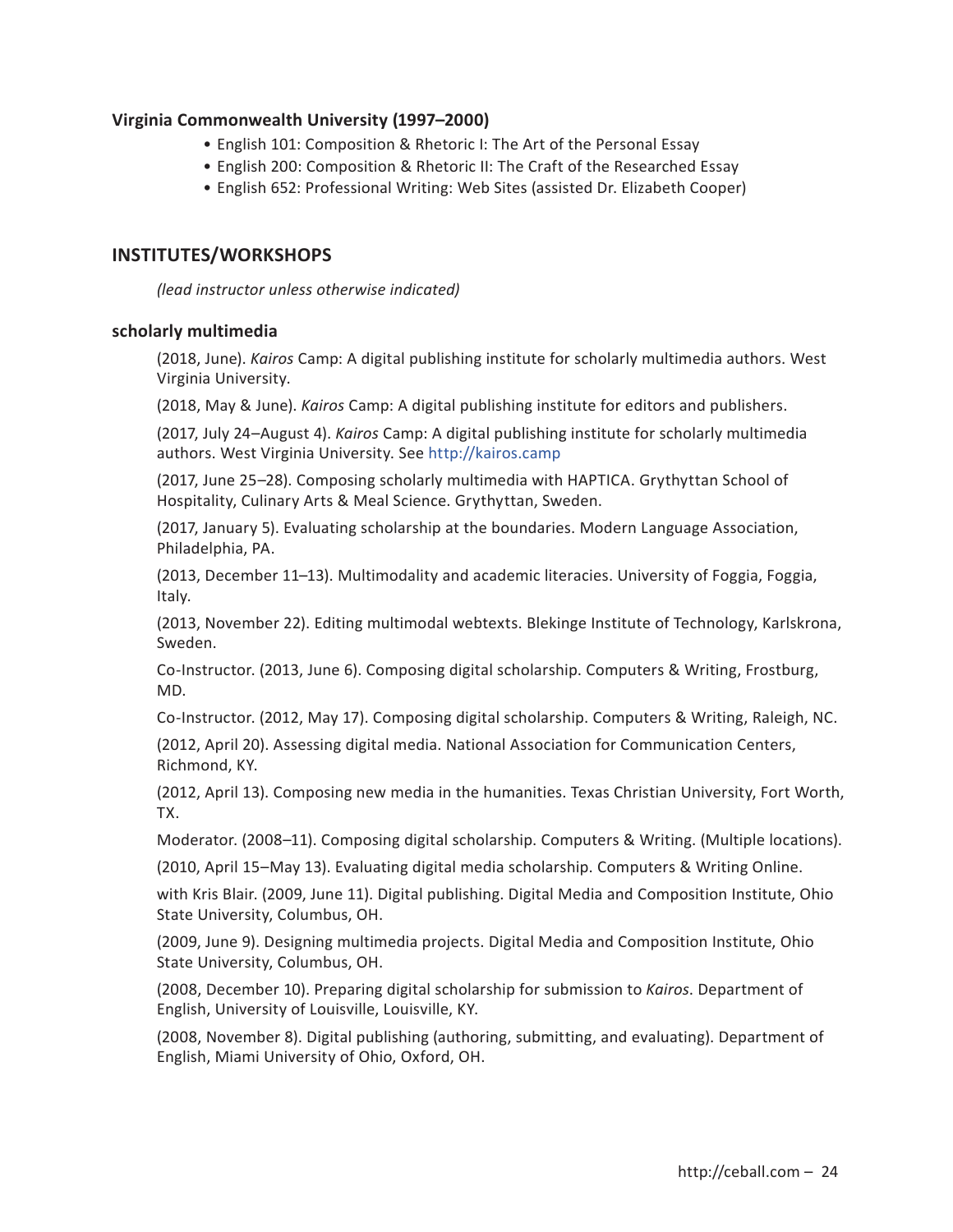## **multimodal composition**

(2017, April 7). Assigning & assessing multimodal projects. University of Rochester, Rochester, NY.

(2017, April 6). Reading multimodal texts. University of Rochester, Rochester, NY.

(2016, February 16). Assigning & assessing multimodal projects. Wabash College, Crawfordsville, IN.

(2015, October 23). Assigning & assessing multimodal projects. Moravian College, Bethleham, PA.

(2015, August 27). Assessing multimodal compositions as writing assignments. Virginia Commonwealth University, Richmond, VA.

(2015, June 7–8). Multimodal composing with *Writer/Designer*. Mary Institute Country Day School, St. Louis, MO.

(2015, February 6). Multimodal assessment & Designing multimodal assignments. Emory University, Atlanta, GA.

(2014, February 28). Creating multimodal assignments and assessments. Middle Tennessee State University, Murfreesboro, TN.

(2013, November 22–26). Writing design management blogs. Oslo School of Architecture and Design, Oslo, Norway.

Visiting Staff. (2012, June 2). Digital Media and Composition Institute. Ohio State University, Columbus, OH.

(2012, April 6–7). Digital composition workshop. University of Colorado, Boulder, CO.

(2011, August 16). Introduction to multimodal composition. SIGET VI (International Symposium on Textual Genre Studies), Natal, Brazil.

(2011, July 30). Technical communication in a digital age: Multimedia Writing. NIU-STC Institute for Professional Development, Naperville, IL.

Staff Instructor. (2011, 2010, 2008, 2007; two-week institute). Digital Media and Composition Institute. Ohio State University, Columbus, OH.

(2011, May 24–25). Multimodal composition for first-year writing. St. Edwards University, Austin, TX.

(2010, August 17). Strengthening student writing @ TSU: New media in the writing classroom. Tennessee State University, Nashville, TN.

Invited Instructor. (2010, May 24–28). Writing MAD (Multimodal Arguments Decoded). Colorado State University, Fort Collins, CO.

(2008, June 23–28). New media writing studio. Texas Christian University, Fort Worth, TX.

with Ryan Moeller. (2006, November 14). Teaching writing with technology. English Department, Utah State University, Logan, UT.

(2005, November 12). Teaching new media texts in English studies classes. Utah Writing Project, Salt Lake City, UT.

Teaching Staff. (2001–04; two-week institute). Computers in Writing-Intensive Classrooms. Michigan Technological University, Houghton, MI.

with Michael Keller. (1998–2000; weekly). Epiphany Project [teaching with technology workshops]. Virginia Commonwealth University, Richmond, VA.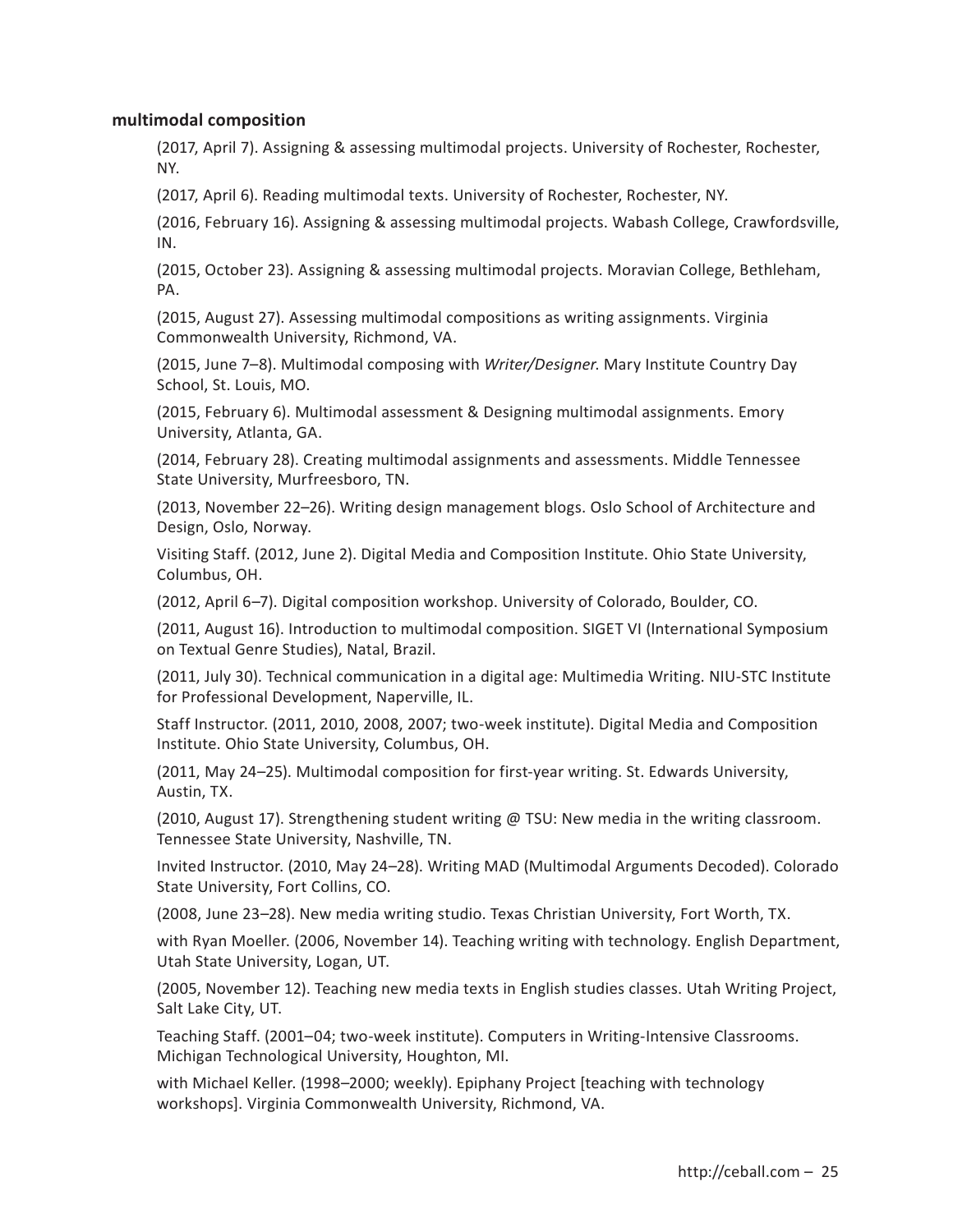# **professionalization**

(2017, June 5–6). Faculty grant-writing workshop. Eberly College, West Virginia University, Morgantown, WV.

(2016, June 20–24). Faculty grant-writing workshop. Eberly College, West Virginia University, Morgantown, WV.

(2016, February 18). Marketing yourself as a successful grantee. Eberly College Research Office Brown Bag Series, West Virginia University, Morgantown, WV.

Panel. (2016, February 18). Scholarly publishing with WVU Press. West Virginia University, Morgantown, WV.

(2016, February 15). Applying for Fulbright and other fellowships. Wabash College, Crawfordsville, IN.

(2016, February 11). Developing online tenure/professional portfolios. Findlay University, Findlay, OH.

(2015, April 13-17). Project management for your thesis proposal. Department of Aesthetics and Communication, Århus University, Denmark.

(2015, February 5). Building a digital portfolio. Emory University, Atlanta, GA. https://www. youtube.com/watch?v=6\_kGrs6679Q

(2014, February 28). Considering your online professional portfolio. Middle Tennessee State University, Murfreesboro, TN.

(2007–12; weekly). English Studies academic job workshops. Illinois State University, Normal, IL.

(2012, March 8). Creating an online portfolio. English Department, University of Alaska– Anchorage.

Moderator/organizer. (2005–11). Careers in Computers and Writing. Graduate Research Network, Computers & Writing. (Multiple locations.)

with Gerald Savage. (2011, January 26). Careers in writing. Thomas Metcalf School Career Day, Normal, IL.

(2011, September 8). Wordpress for online portfolios. Department of English, Indiana University, Bloomington, IN.

(2011, September 2). Professionalization workshop. Rhetoric Society of America Graduate Student Chapter, Washington State University, Pullman, WA.

(2009, April 2). Preparing your online faculty presence. University of Findlay, Findlay, OH.

(2008, February 2). Academic job market Q&A. Department of English, Ohio State University, Columbus, OH.

with Janice Walker & Kristin Arola. (2006, February 14). Professionalization: Preparing for the job, getting the job, keeping the job. Computers & Writing Online.

(2004, October 16). CV workshop. Graduate Professional Development, Utah State University, Logan, UT.

assisted Anne Wysocki. (2001, May 12). Girls+Math+Science=Choices. Youth Programs, Michigan Technological University, Houghton, MI.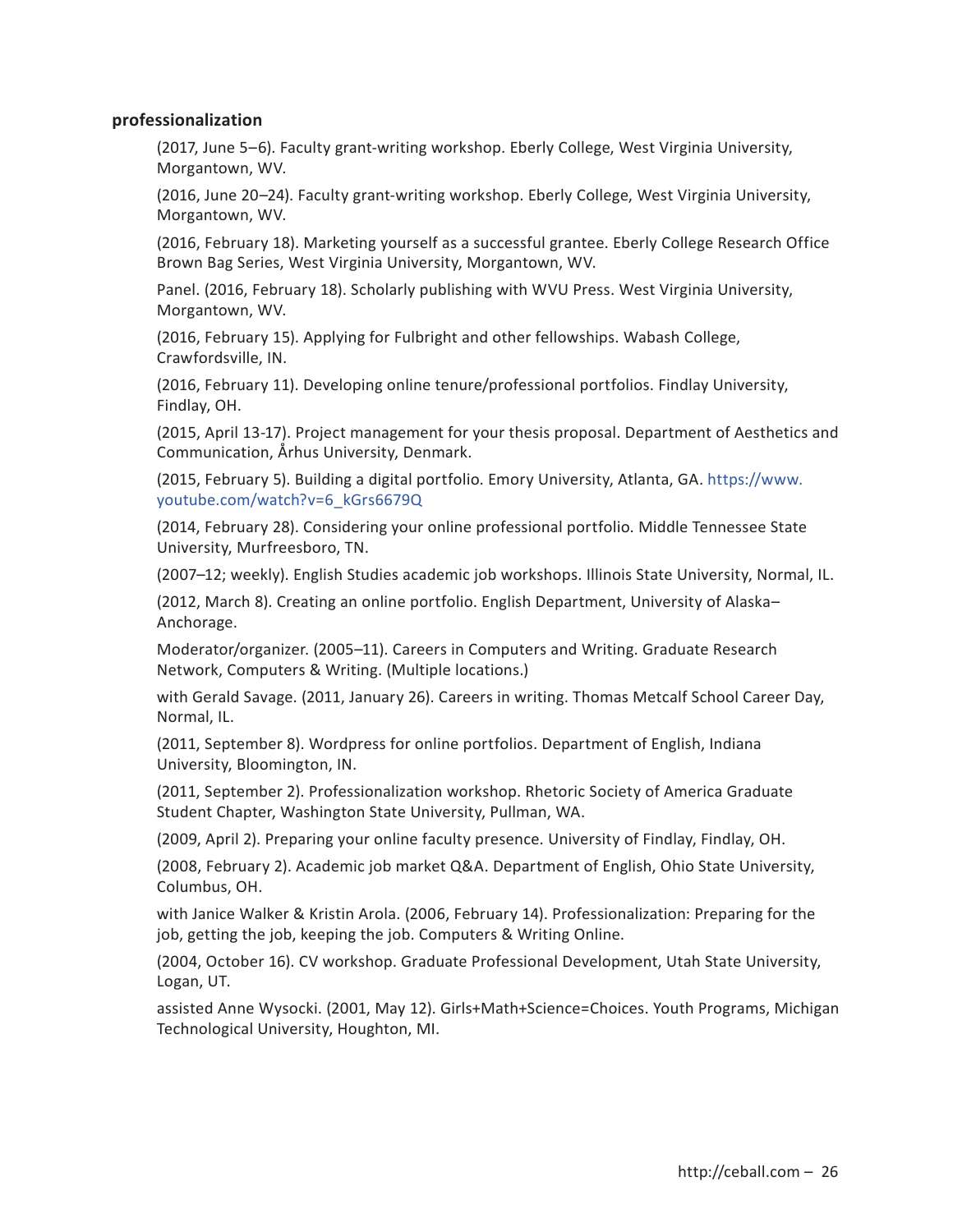# **digital publishing**

(2017, February 13). Vega and the sustainability of digital publishing for new journals. Texas A&M University, College Station, TX.

(2015, August 28). Blackbird literary journal staff meeting. Virginia Commonwealth University, Richmond, VA.

(2015, July 6–10). Access/ibility in digital publishing. WVU Summer Seminar, West Virginia University, Morgantown, WV.

(2005, June 7). Collaborative websites in Dreamweaver. Computers in Writing-Intensive Classrooms, Michigan Technological University, Houghton, MI.

(2004, November 13). Adobe InDesign. STC Student Chapter, Utah State University, Logan, UT.

(2003, July 7–11; 14–18). Web design. Summer Youth Programs, Michigan Technological University, Houghton, MI.

(2001, July 9–13). Computer graphics. Summer Youth Programs, Michigan Technological University, Houghton, MI.

# **electronic literature**

with Katherine Ellison. (2009, January 31). Video poetry: Turning print literature into digital media. Expanding Your Horizons through Math, Science, and Technology Conference, Illinois State University, Normal, IL.

(2005, June 9). Teaching and reading new media. Computers in Writing-Intensive Classrooms, Michigan Technological University, Houghton, MI.

(2001, October 12). E-poetry. Career Day, Calumet High School, Calumet, MI.

# **GUEST LECTURES**

(2016, October 25). Editing workflows in *Kairos* (Dr. Lilian Mina's graduate rhetoric course.) Auburn University. [Skyped]

(2016, May 10). On "Show, Not Tell": Twelve years later (Dr. Andrew Mara's graduate Composition Research seminar). North Dakota State University. [Skyped]

(2016, March 24). Copy-editing *Kairos* (Dr. Amanda Licastro's undergraduate Digital Publishing class), Stevenson University. [Skyped]

(2016, February 16). Analyzing and workshopping digital storytelling (Dr. Jill Lamberton's undergraduate Audio Rhetoric & Creative Writing class), Wabash College, Crawfordsville, IN.

(2016, February 16). Creating work plans for client-based projects. (Dr. Crystal Benedicks' undergraduate Grants & NonProfits class), Wabash College, Crawfordsville, IN.

(2016, February 15). Collaborating across SME teams (Dr. Zachary Koppelmann undergraduate Business and Technical Writing class), Wabash College, Crawfordsville, IN.

(2016, February 10). Publishing effective webtexts (joint graduate classes: Dr. Christine Tulley's Rhetoric and Tragedy; Dr. Elkie Burnside's Editing and Publishing). Findlay University, Findlay, OH.

(2015, November 30). Two decades of design changes at *Kairos* (Dr. Tim Lockridge's graduate digital publishing class). Miami University of Ohio. [Skyped]

(2015, September 23). Digital publishing (Dr. Brian Ballentine's undergraduate Orientation to English Studies), West Virginia University, Morgantown, WV.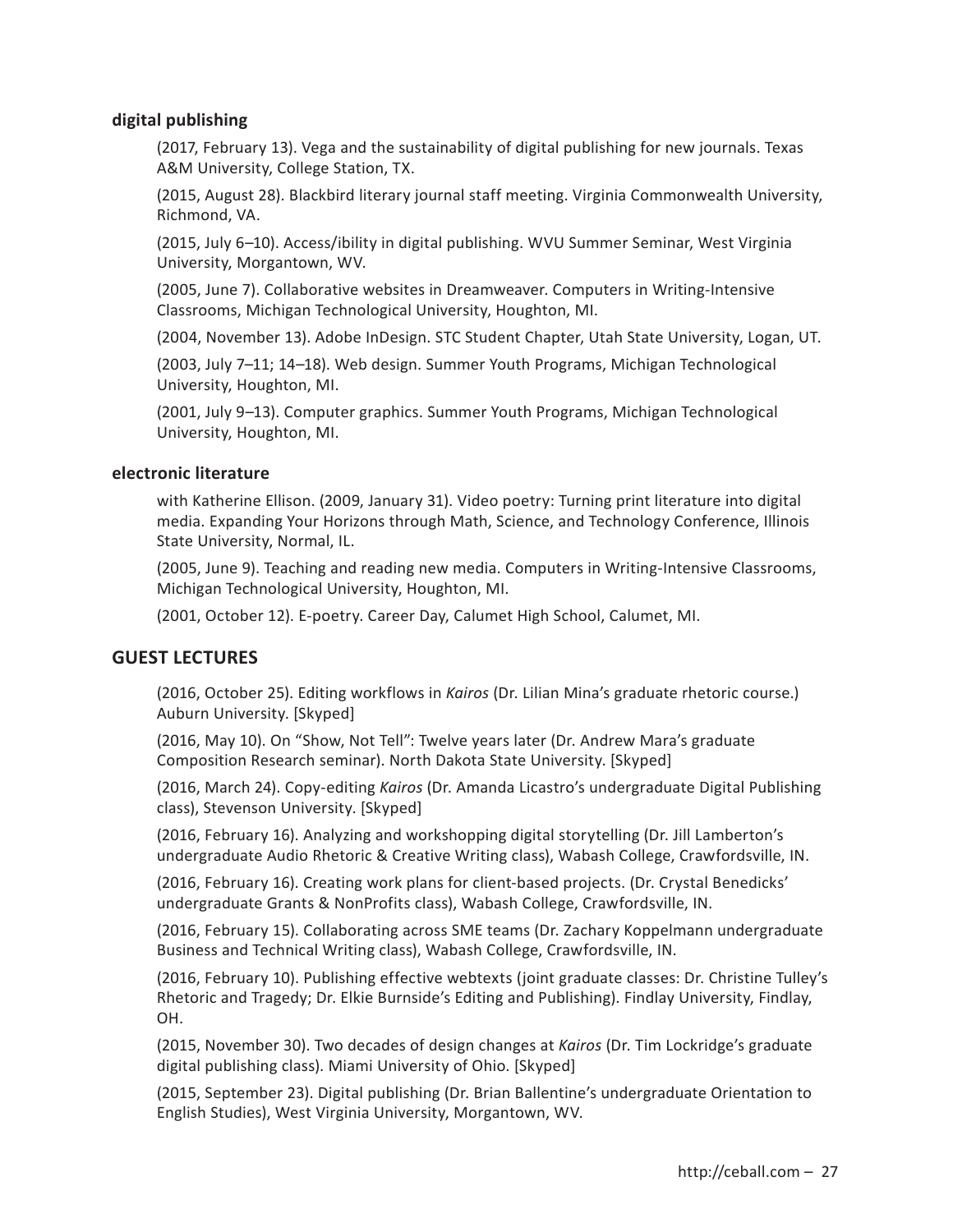(2015, September 22). Multimodal composition (Dr. Molly Scanlon's graduate composition theory class), Nova Southeastern University. [Skyped]

(2015, June 30). Writing for publication: *Kairos* (Dr. Kathie Gossett's graduate WAC class), Iowa State University. [Skyped]

(2014, October 27). Visual design (David Coad's undergraduate design class), University of California–Davis, Davis, CA.

(2012, March 20). Digital Media (Dr. Wendy Anderson's graduate seminar), Michigan Technological University. [Skyped]

(2012, March 1). Writing for Publication (Dr. Amy Koerber's graduate seminar), Texas Tech University. [Skyped]

(2012, Feb. 1). Writing for Publication (Dr. Kris Blair's graduate seminar), Bowling Green State University. [Skyped]

(2011, October 11). Technical Editing (Dr. Lee Brasseur's undergraduate/graduate seminar), Illinois State University, Normal, IL.

(2011, April 20). Multimodal Theory (Dr. Joddy Murray's graduate seminar), Texas Christian University. [Skyped]

(2008, October 22). Teaching Composition (Dr. Bob Broad's graduate seminar), Illinois State University, Normal, IL.

(2008, February 5). English Studies Capstone (Dr. Amy Robillard's undergraduate seminar), Illiinois State University, Normal, IL.

(2007, October 10). Teaching Composition (Dr. Bob Broad's graduate seminar), Illinois State University, Normal, IL.

(2005, October 20). Research Methods (Dr. Rebecca Rickley's graduate seminar), Texas Tech University, Lubbock, TX.

(2004–06, three lectures). Teaching Literature (Dr. Brock Dethier's undergraduate seminar), Utah State University, Logan, UT.

Guest Poet. (2001, 2002, 2003; July). Summer Youth Program in Creative Writing (Jane Nordberg's secondary-student workshop), Michigan Technological University, Houghton, MI.

# **PEDAGOGICAL CONSULTING**

(2012–present). On teaching practices in digital media, multimodal composition, editorial pedagogy, publishing-as-pedagogy, and curriculum development in these areas. (Formal lectures listed under invited presentations or guest teaching above. Informal meetings with curriculum committees listed here in addition.) List of consultations, including Virginia Tech, Texas A&M, Wabash College, Michigan Publishing, Educopia/Library Publishing Coalition, Oslo School of Architecture and Design, University of Oslo School of Education, University of Rochester, and others available upon request.

# **STUDENT ADVISING (committees)**

#### **doctoral students**

Jessica Gordon—Specialization areas: multimodal composition, history of composition (external committee member: comprehensive exams & dissertation). Virginia Commonwealth University, Richmond, VA. (successfully passed comps August 2016).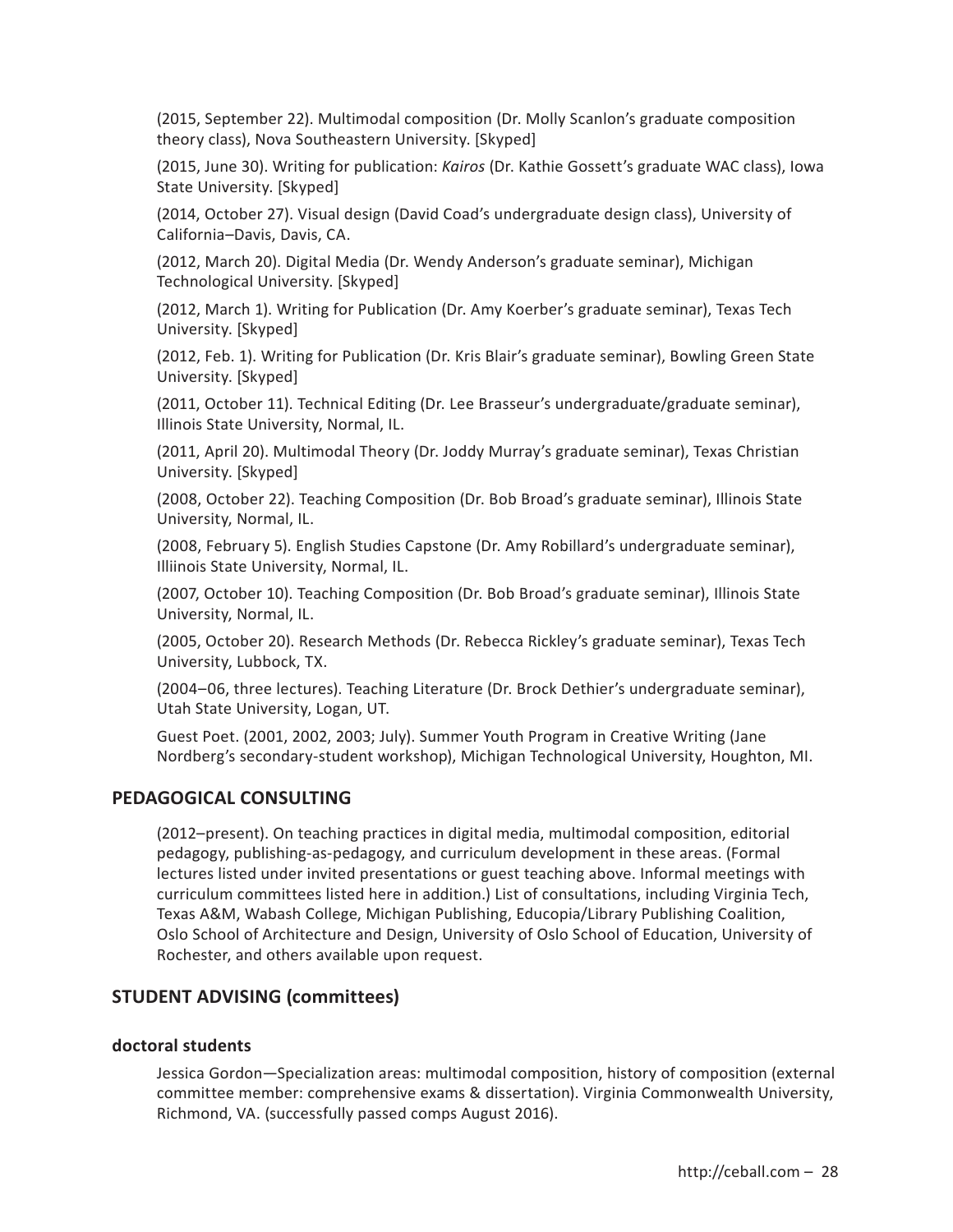Jørn Knutsen—Specialization areas: communication design, interaction design, design research (external dissertation reader). Oslo School of Architecture and Design, Oslo, Norway. (defended June 10, 2015). Currently: Designer.

Timo Arnall—Specialization areas: interaction design, design research, immaterialities (internal dissertation reader). Oslo School of Architecture and Design, Oslo, Norway. (defended June 2014). Currently: Director, designer.

Kristi McDuffie—Specialization areas: race rhetorics, digital rhetorics (English studies comp advisor & dissertation chair). Illinois State University, Normal, IL. (defended March 2015). Currently: Full-time academic professional.

Jason Dockter—Specialization areas: multimodal first-year composition, online teaching, twoyear colleges (dissertation chair). Illinois State University. (defended March 2015). Currently: Tenured professor.

David Marshall—Specialization areas: game studies, gender/identity, cultural studies (teaching internship advisor, 2013–14). Illinois State University, Normal, IL. Currently: Tenured professor.

Steve Halle—"Kamau Brathwaite's Poetic, Multimodal Remediations" English studies comprehensive presentation (advisor). Illinois State University, Normal, IL. (passed with distinction September 7, 2011). Currently: Publications unit director.

Jon Olav Eikenes—"Navimation: A Socio-Cultural Exploration of Kinetic Interface Design" Dissertation (external defense opponent). Oslo School of Architecture and Design, Oslo, Norway. (defended December 22, 2010). Currently: UX/Product designer.

#### **masters students**

Cody Oakwood—"Fan fiction in the composition class" Masters teaching portfolio (reader). Illinois State University, Normal, IL. (defended June 2013). Currently: K–12 English teacher.

Jonathan Myers—"Action and Enaction: A Game Studies Portfolio" Masters portfolio (reader). Illinois State University, Normal, IL. (defended April 28, 2011). Currently: Content developer/ Technical writer.

Dan Dimitroff—"Digitally Situated Literacies of Storm Chasers" Masters portfolio (co-chair). Illinois State University, Normal, IL. (defended December 2, 2010). Currently: Systems analyst.

Susan Baxter—"Online Citation and New Media Scholarship: Kairos and the Case for Online Publication" Masters thesis (chair). Utah State University, Logan, UT. (defended July 2007). Currently: Copy editor/Technical writer.

Melinda White—"Enlightenment Aisle Eight" Masters creative/multimedia thesis (chair). Utah State University, Logan, UT. (defended April 2007). Currently: Full-time lecturer.

#### **undergraduate students**

Matthew Wendling—"Revising Digital Scholarship" funded research project (advisor). Illinois State University, Normal, IL. (completed Summer 2009).

Lisa Ferrara—"Form vs. Function: Does Usability Kill Creativity?" Honors thesis (reader). Utah State University, Normal, IL. (defended May 2006).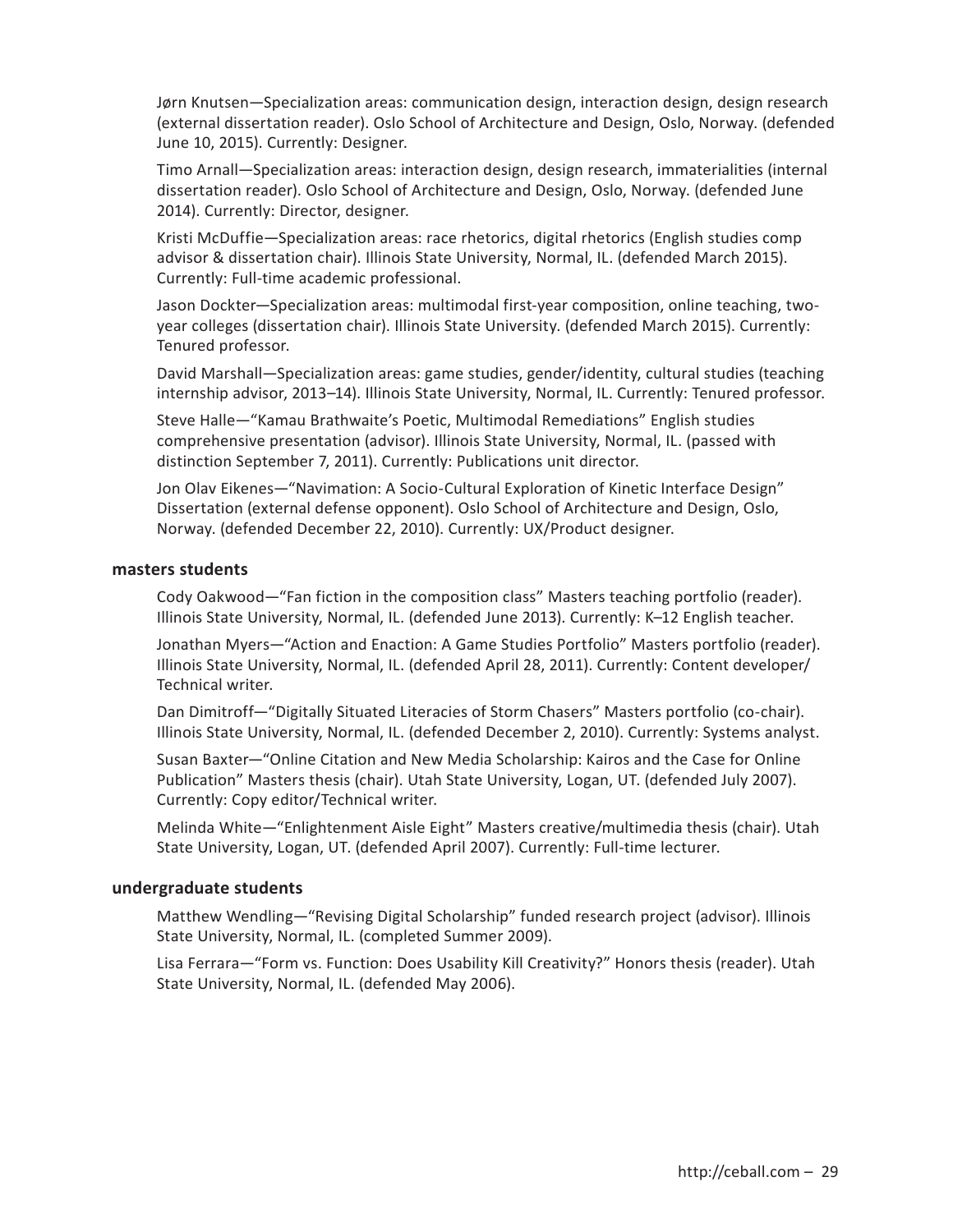# **STUDENT INTERNS**

#### **graduate students**

Demi Fuentes Ramirez, research assistant. (2016–18). West Virginia University, Morgantown, WV.

Megan Fahey, research assistant. (2016–17). West Virginia University, Morgantown, WV.

Lydia Welker, research assistant. (2015–16). West Virginia University, Morgantown, WV. Currently: Full-time graduate assistant with college-level grants administration office.

Celeste Lantz, M.A., research assistant. (2015–16). West Virginia University, Morgantown, WV. Currently: Editor.

Brandy Dieterle, [virtual] publishing intern. (2016, Fall). University of Central Florida, Orlando, FL. Currently: PhD candidate.

Sara Georgi, M.A., research assistant. (2014–15). West Virginia University, Morgantown, WV. Currently: Technical writer.

Kristi McDuffie, Ph.D., research assistant. (2011–13). Illinois State University, Normal, IL. Currently: Full-time academic professional.

Gina Cooke, ABD, research assistant. (2010). Illinois State University, Normal, IL. Currently: Linguistics educator.

Devon Fitzgerald, Ph.D., research assistant. (2009). Illinois State University., Normal, IL Currently: Tenure-track professor.

Kyle Jensen, Ph.D, research assistant. (2008). Illinois State University, Normal, IL. Currently: Tenured professor.

#### **undergraduate students**

Hope Hart, B.A., intern. (2016, Fall). West Virginia University, Morgantown, WV. Matthew Jarratt, intern. (2016, Fall). West Virginia University, Morgantown, WV. Kaitlyn Licause, B.A., intern. (2016, Spring). West Virginia University, Morgantown, WV. Matthew Wendling, B.A., intern. (2009, Fall). Illinois State University, Normal, IL. Andrew Chamberlain, B.A., intern. (2008, Fall). Ilinois State University, Normal, IL.

# **SERVICE**

#### **boards of directors**

Executive director. (2016–present). Council of Editors of Learned Journals. Treasurer. (2016–present). K|N Consultants. http://knconsultants.org/organization/ President. (2014–present). Jerome Park Lofts Home Owners Association, Morgantown, WV.

## **advisory boards**

(2011–present). WAC [Writing Across the Curriculum Publishing] Clearinghouse.

(2011–present). Sweetland Digital Rhetoric Collaborative. Sweetland Writing Center/University of Michigan Press, Ann Arbor, MI.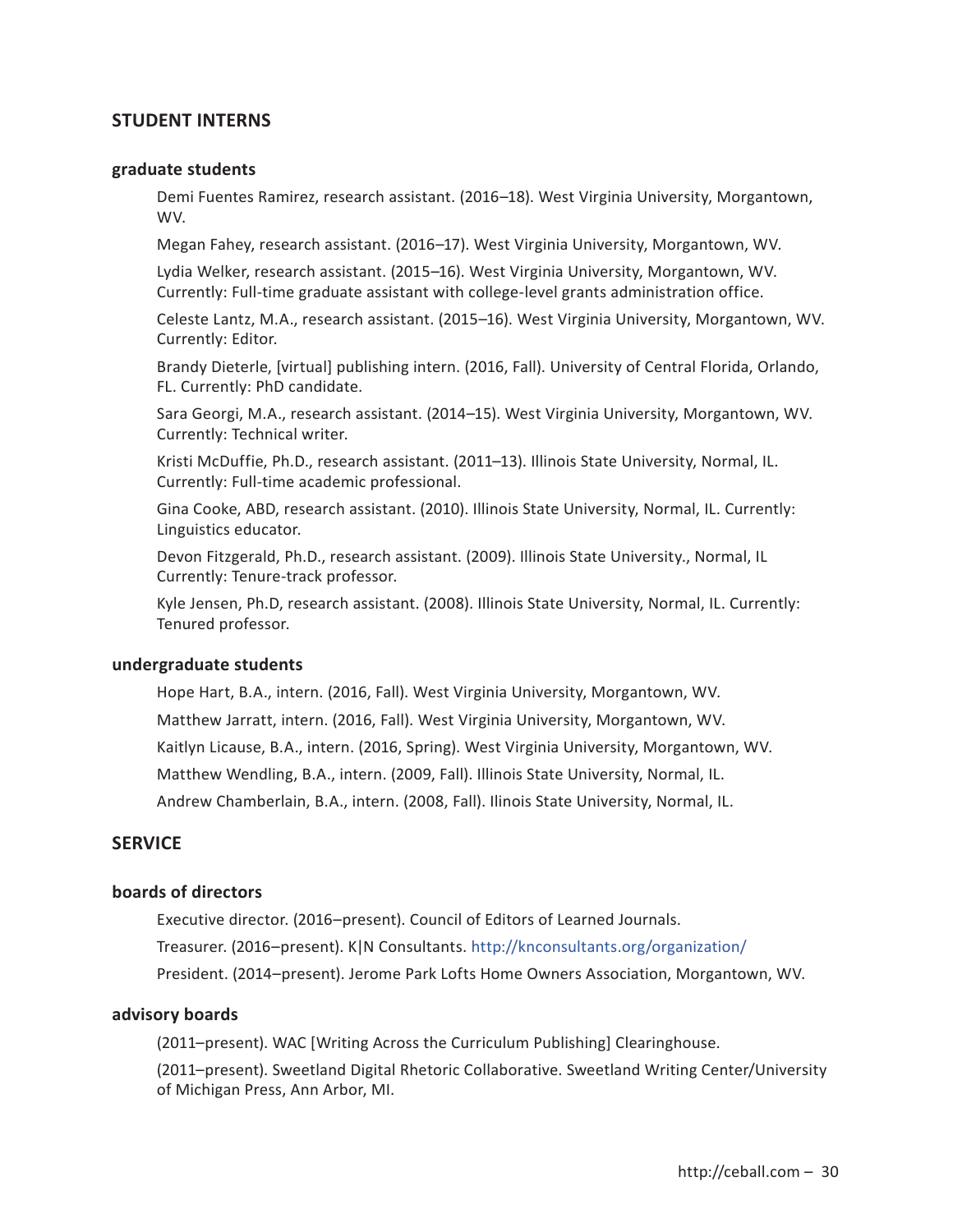(2011–present). Digital Pedagogy Reader and Toolkit. [Published in Modern Language Association's Options for Teaching series.]

(2012–15). Research Exchange Advisory Board. http://researchexchange.colostate.edu/index. cfm

(2011–12). Open Peer Review [A Mellon Foundation Grant]. Sponsored by NYU Division of Libraries and MediaCommons.

(2011, March 18). Digital Publishing. Bard Graduate Center, New York, NY.

(2008–09). New Leadership Board of the Economic Development Council. Bloomington-Normal, IL.

(2006, April 16). The Future of Rhetoric/Composition Textbooks. Institute for the Future of the Book, University of Southern California, Los Angeles, CA.

### **editorial boards**

(2013–present). *DHCommons*.

(2011–present). *Journal of Interactive Technology and Pedagogy*.

(2008–12). *Composition Studies*.

(2004–08). *Computers & Composition Online.*

#### **editorial consulting**

(2008–present). On open-access, scholarly multimedia, editorial workflows, and technical infrastructure. List of consultations, including *Borrowers & Lenders*, Michigan Publishing, *Southern Spaces*, *Cosmogamy*, and others available upon request and as confidentiality allows.

#### **disciplinary reviewing**

Book and article reviews. (2008–present). Purdue University Press, Digital Rhetoric Collaborative series (University of Michigan Press), *College English*, *College Composition and Communication*, Utah State University Press, *FormAkademiske*, MIT Press, *Journal of Technical Writing and Communication*, *Technical Communication Quarterly*, *English Journal*, and freelance reviews for major textbook and international academic publishers.

Judge. (2009). National Council of Teachers of English (NCTE) Affiliate Website Award.

Panel reviewer. (2009). National Endowment for the Humanities (NEH) Digital Humanities Start-Up Grants.

Session reviewer. (2009). Computers & Writing.

Session reviewer. (2009). Computer Connection Forum, Conference on College Composition & Communication.

Session reviewer. (2008). Computer Connection Forum, Conference on College Composition & Communication.

Session reviewer. (2007). Computers & Writing.

Session reviewer. (2004). Computers & Writing.

Session reviewer. (2002). Association of Internet Researchers Conference.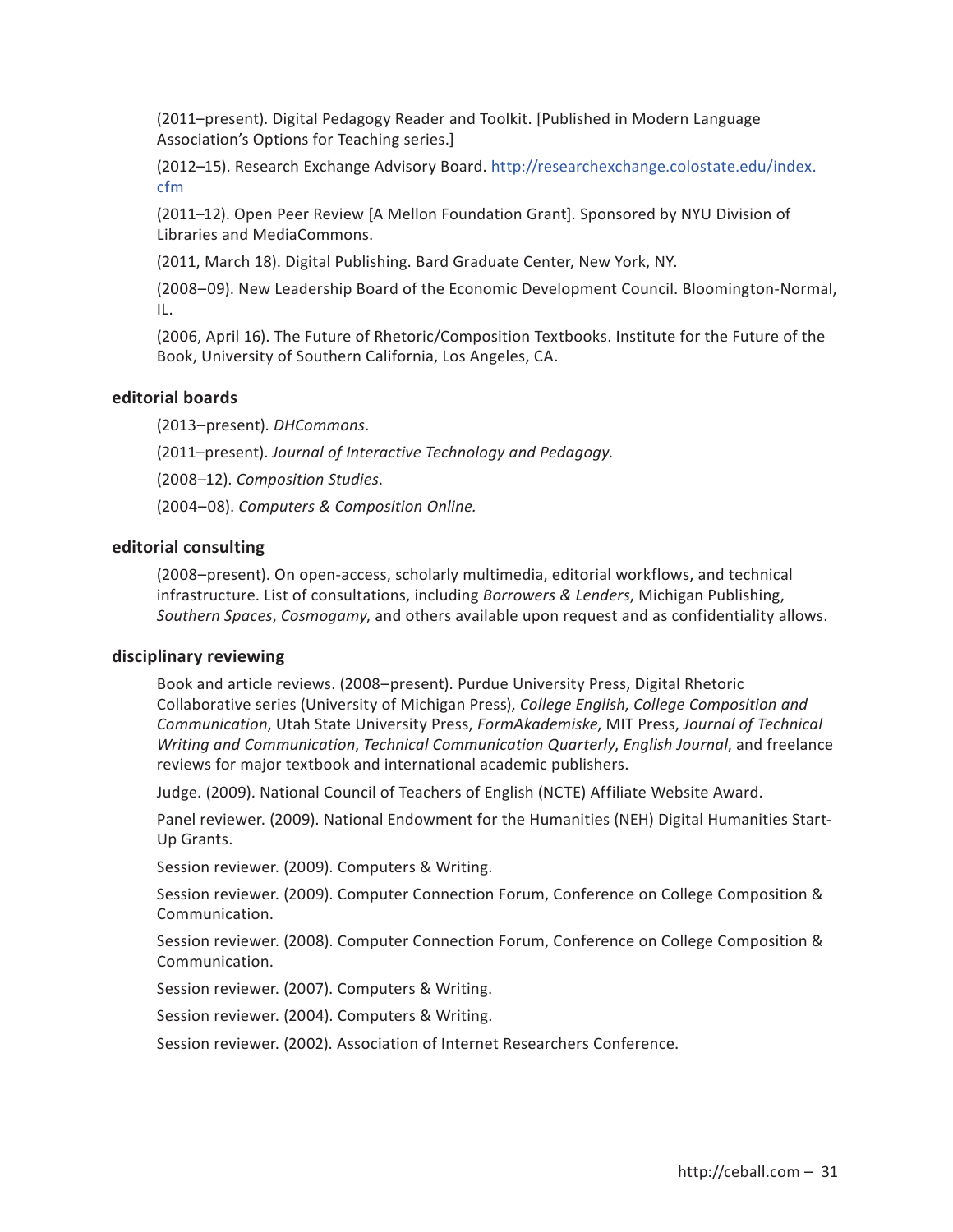# **inter/national committees**

Nominating committee. [Elected]. (2017–19). Modern Language Association.

Fulbright regional review committee (Norway/Iceland). (2014–17). Institute of International Education, Washington, D.C.

Program committee. (2014–17). Modern Language Association.

Executive committee, founding member. (2015–18). MLA Discussion Group on Literacy Studies.

Executive committee. (2014–19). MLA Discussion Group on Digital Humanities (nee Computer Studies in Language and Literature).

Secretary. (2012–14). Council of Editors of Learned Journals (an MLA Allied Organization).

Appointed chair. (2008–09). CCCC Committee for Computers in Composition & Communication (7Cs).

Appointed chair. (2006–07). CCCC Writing Program Certificate of Excellence Selection Committee.

Appointed co-chair. (2006–08). CCCC Committee for Computers in Composition & Communication (7Cs).

Appointed member. (2005–08). NCTE Committee on Technical & Scientific Communication.

Appointed member. (2003–06). CCCC Committee for Computers in Composition & Communication.

Invited member. (2002–03). Computers & Writing Online Conference Committee.

### **university committees**

LGBTQ+ Commission. (2016–present). West Virginia University, Morgantown, WV.

Elected member. (2009–12). Graduate Council. Illinois State University, Normal, IL.

Chair. (2010-11). Membership Sub-Committee, Graduate Council. Illinois State University, Normal, IL.

Editorial reviewer. (2009). *Selected scholarship of teaching and learning at Illinois State University 2004–2009* (McKinney & Jarvis, eds.)

Member. (2008–present). Scholarship Committee, University Club. Illinois State University, Normal, IL.

Ex-officio member. (2001–02). University Senate Computing Committee. Michigan Technological University, Houghton, MI.

Graduate student representative. (1999–2000). Electronic Thesis & Dissertation Task Force. Virginia Commonwealth University, Richmond, VA.

# **library committees**

Member. (2016–present). Institutional Repository Task Force. West Virginia University, Morgantown, WV.

Member. (2016–present). Open-Access Authors Fund. West Virginia University, Morgantown, WV.

Co-chair. (2015). Disappearing Task Force for WVU Libraries Digital Presence in the 21st Century. West Virginia University, Morgantown, WV.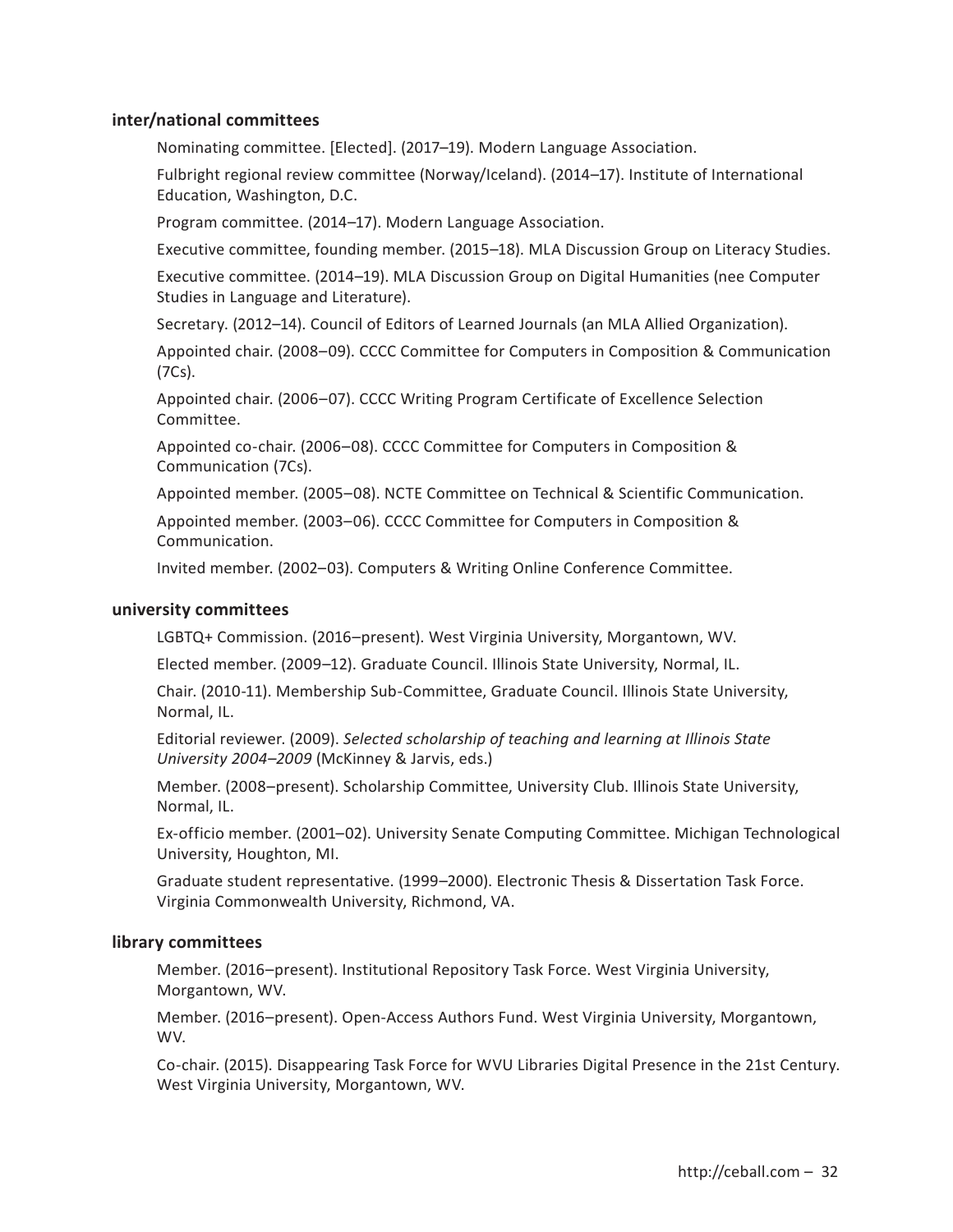# **department committees**

Coordinator. (2017–18). Job Mentoring/Placement Ad-Hoc Committee. West Virginia University, Morgantown, WV.

Elected Member, Associate Professor rank. (2015–17). Faculty Evaluation Committee. West Virginia University, Morgantown, WV.

Judge. (2016). Summer Humanities Internships. West Virginia University, Morgantown, WV.

Member. (2015–16). Two (2) Search Committees: Teaching Assistant Professor (TAP)/Advisor positions [both successful]. West Virginia University, Morgantown, WV.

Member. (2015–present). Professional Writing and Editing M.A. Admissions Committee. West Virginia University, Morgantown, WV.

Member. (2015, Spring). English Literature M.A. Admissions Committee. West Virginia University, Morgantown, WV.

Center for Writing Excellence. (2014–present). West Virginia University, Morgantown, WV.

Departmental representative. (2010–12). Institutional Review Board. Illinois State University, Normal, IL.

Caucus coordinator. (2010–12). Publishing Studies sequence. Illinois State University, Normal, IL.

Member. (2009–10). Professional Growth Committee. Illinois State University, Normal, IL.

Member. (2008–09). Technology and Writing Task Force. Illinois State University, Normal, IL.

Member. (2007–08). Undergraduate Curriculum Committee. Illinois State University, Normal, IL.

Chair. (2005–07). Teaching and Learning with Technology Committee. Utah State University, Logan, UT.

Member. (2004–05; 2006–07). Theory & Practice of Technical Communication PhD Committee. Utah State University, Logan, UT.

Member. (2004–07). Professional Writing Undergraduate Degree Committee. Utah State University, Logan, UT.

Elected Graduate Student Representative. (2003–04). Rhetoric & Technical Communication Steering Committee. Michigan Technological University, Houghton, MI.

# **PROFESSIONAL DEVELOPMENT**

Invited participant. (2017, October 4–5). It Takes a Village: Open Source Software Models of Collaboration & Sustainability. [IMLS National Forum-funded project] Baltimore, MD.

Attendee. (2017, June 11–13). American Association of University Presses. Austin, TX.

Invited participant. (2017, April 18–21). Open Scholarship Initiative 2017, Washington, D.C. Working group: Tenure reform.

Host. (2017, January 10–20). Big XII Faculty Fellow: Cydney Alexis. West Virginia University, Morgantown, WV.

Invited participant. (2016, October 9–13). Working group: "Does One Size Fit All?" Small Scholarly Societies and Open-Access Journals. Triangle SCI: Changing The Political Economy of Scholarly Publishing, Chapel Hill, NC. [This workshop required a peer-reviewed group proposal.]

Participant. (2016, September 14). Regional Library Publishing and Press Forum, Ohio University, Athens, OH.